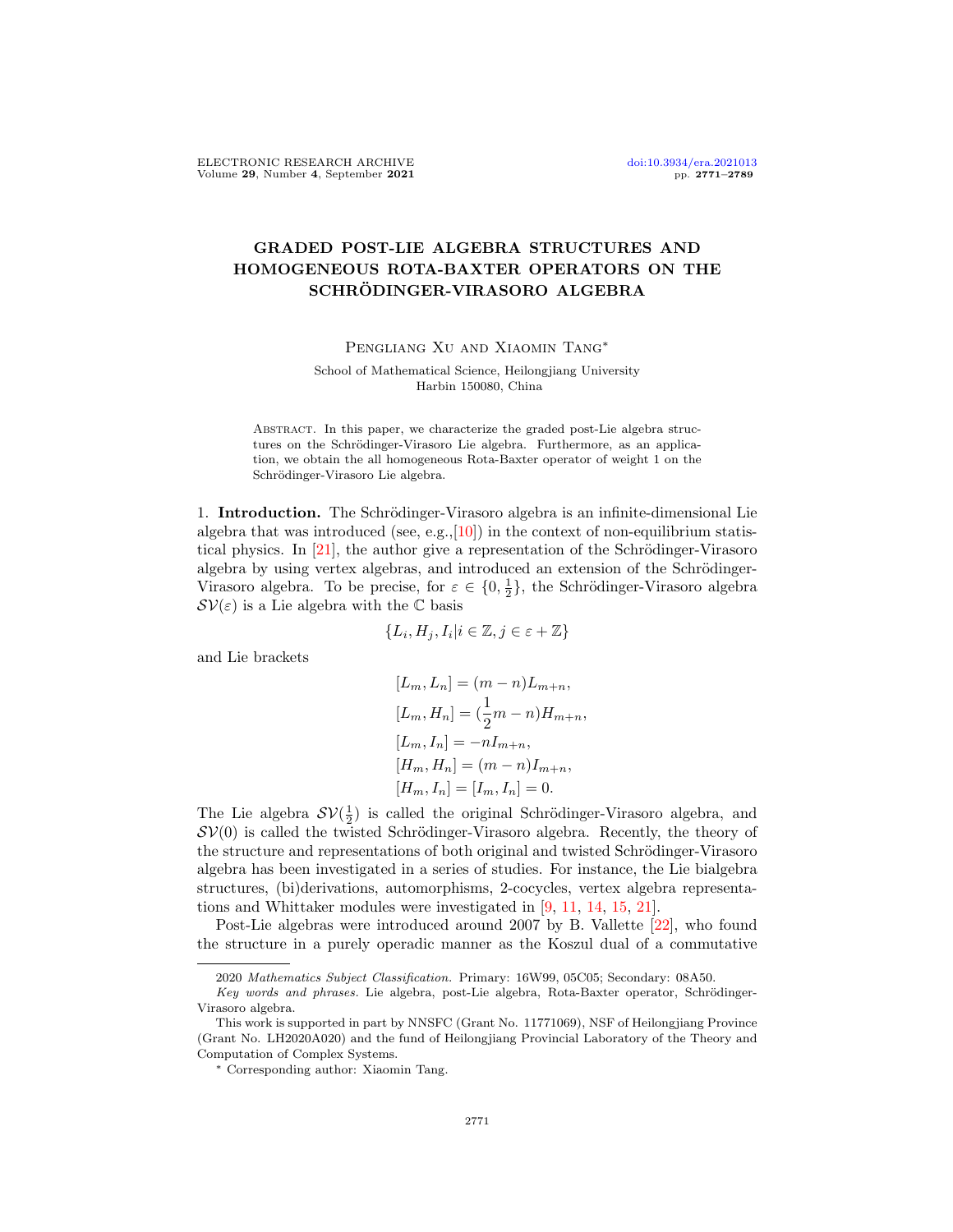trialgebra. Post-Lie algebras have arose the interest of a great many authors, see [\[4,](#page-17-3) [5,](#page-17-4) [12,](#page-18-4) [13\]](#page-18-5). One of the most important problems in the study of post-Lie algebras is to find the post-Lie algebra structures on the (given) Lie algebras. In [\[13,](#page-18-5) [18,](#page-18-6) [20\]](#page-18-7), the authors determined all post-Lie algebra structures on  $sl(2,\mathbb{C})$  of special linear Lie algebra of order 2, the Witt algebra and the W-algebra  $W(2, 2)$  respectively.

In this paper, we shall study the graded post-Lie algebra structures on the Schrödinger-Virasoro algebra. We only study the twisted Schrödinger-Virasoro algebra  $\mathcal{SV}(0)$ , the case for the original Schrödinger-Virasoro algebra  $\mathcal{SV}(\frac{1}{2})$  is similar. For convenience we denote  $S = \mathcal{SV}(0)$ . It should be noted that the commutative post-Lie algebra structures on S already are given by [\[11\]](#page-17-2), we will consider the general case.

Throughout this paper, we denote by  $Z$  the set of all integers. For a subset  $S$  of Z and a fixed integer k, denote  $S^* = S \setminus \{0\}$ ,  $S_{>k} = \{t \in S | t > k\}$ ,  $S_{< k} = \{t \in S | t > k\}$  $S|t < k$ ,  $S_{\geq k} = \{t \in S | t \geq k\}$  and  $S_{\leq k} = \{t \in S | t \leq k\}$ . We assume that the field in this paper always is the complex number field C.

The paper is organized as follows. In Section 2, we give general results on post-Lie algebras and some lemmas which will be used to our proof. In Section 3, we completely characterize the graded post-Lie algebra structures on Schrödinger-Virasoro algebra  $\mathcal S$ . In Section 4, by using the post-Lie algebra structures we characterize the forms of the homogeneous Rota-Baxter operator on  $S$ .

2. Preliminaries. We will give the essential definitions and results as follows.

**Definition 2.1.** A post-Lie algebra  $(V, \triangleright, [,])$  is a vector space V over a field k equipped with two k-bilinear products  $x \triangleright y$  and  $[x, y]$  satisfying that  $(V, \lbrack, \rbrack)$  is a Lie algebra and

<span id="page-1-0"></span>
$$
[x, y] \triangleright z = x \triangleright (y \triangleright z) - y \triangleright (x \triangleright z) - \langle x, y \rangle \triangleright z,\tag{1}
$$

$$
x \triangleright [y, z] = [x \triangleright y, z] + [y, x \triangleright z]
$$
\n
$$
(2)
$$

for all  $x, y \in V$ , where  $\langle x, y \rangle = x \triangleright y - y \triangleright x$ . We also say that  $(V, \triangleright, [,])$  is a post-Lie algebra structure on the Lie algebra  $(V, \lceil$ ,  $\rceil)$ . If a post-Lie algebra  $(V, \rceil, \lceil)$  satisfies  $x \triangleright y = y \triangleright x$  for all  $x, y \in V$ , then it is called a commutative post-Lie algebra.

Suppose that  $(L, \ldots)$  is a Lie algebra. Two post-Lie algebras  $(L, \ldots)$  and  $(L, \lceil, \cdot \rceil, \lceil, \cdot \rceil)$  on the Lie algebra L are called to the isomorphic if there is an automorphism  $\tau$  of the Lie algebra  $(L, [,])$  satisfies

$$
\tau(x \triangleright_1 y) = \tau(x) \triangleright_2 \tau(y), \forall x, y \in L.
$$

<span id="page-1-1"></span>**Remark 1.** The left multiplications of the post-Lie algebra  $(V, \vert, \vert, \triangleright)$  are denoted by L, i.e., we have  $\mathcal{L}(x)(y) = x \triangleright y$  for all  $x, y \in V$ . By [\(2\)](#page-1-0), we see that all operator  $\mathcal{L}(x)$  are Lie algebra derivations of the Lie algebra  $(V, \lbrack, \rbrack)$ .

<span id="page-1-2"></span>**Lemma 2.2.** [\[15\]](#page-18-2) Denote by  $Der(\mathcal{S})$  and by  $Inn(\mathcal{S})$  the space of derivations and the space of inner derivations of  $S$  respectively. Then

$$
Der(\mathcal{S})=Inn(\mathcal{S})\oplus \mathbb{C}D_1\oplus \mathbb{C}D_2\oplus \mathbb{C}D_3
$$

where  $D_1, D_2, D_3$  are outer derivations defined by

 $D_1(L_n) = 0, D_1(H_n) = H_n, D_1(I_n) = 2I_n,$  $D_2(L_n) = nI_n, D_2(H_n) = 0, D_2(I_n) = 0,$  $D_3(L_n) = I_n, D_3(H_n) = 0, D_3(I_n) = 0.$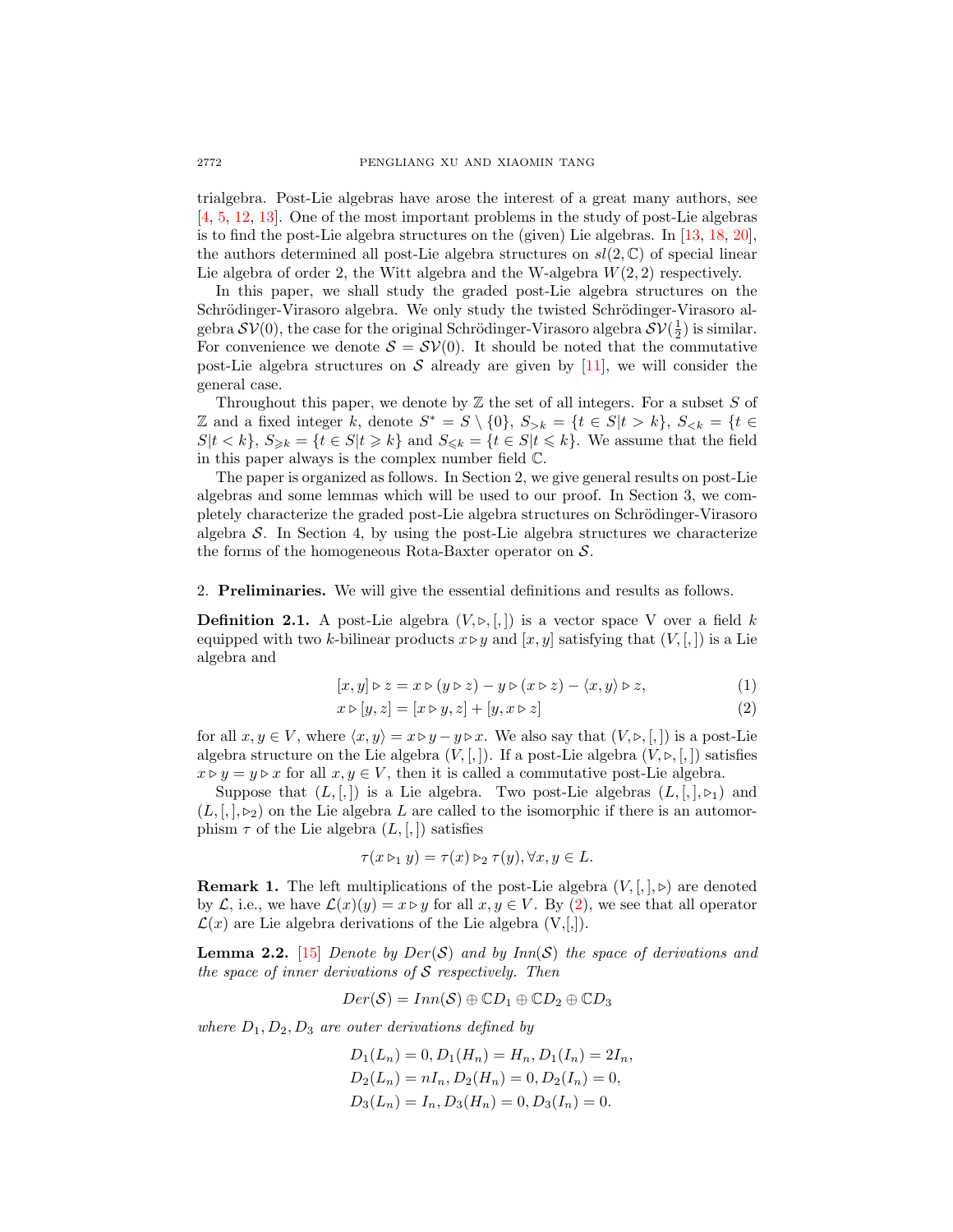3. The graded post-Lie algebra structures on the Schrödinger-Virasoro algebra. Since the Schrödinger-Virasoro algebra  $\mathcal S$  is graded, we suppose that the post-Lie algebra structure on the Schrödinger-Virasoro algebra  $S$  to be graded. Namely, we mainly consider the post-Lie algebra structure on Schrödinger-Virasoro algebra  $S$  which satisfies

<span id="page-2-0"></span>
$$
L_m \triangleright L_n = \phi(m, n)L_{m+n}, \tag{3}
$$

$$
L_m \triangleright H_n = \varphi(m, n) H_{m+n}, \tag{4}
$$

$$
L_m \triangleright I_n = \chi(m, n) I_{m+n}, \tag{5}
$$

$$
H_m \triangleright L_n = \psi(m, n) H_{m+n}, \tag{6}
$$

$$
H_m \triangleright H_n = \xi(m, n) I_{m+n}, \tag{7}
$$

$$
I_m \triangleright L_n = \theta(m, n) I_{m+n}, \tag{8}
$$

$$
H_m \triangleright I_n = I_m \triangleright H_n = I_m \triangleright I_n = 0,\tag{9}
$$

for all  $m, n \in \mathbb{Z}$ , where  $\phi, \varphi, \chi, \psi, \xi, \theta$  are complex-valued functions on  $\mathbb{Z} \times \mathbb{Z}$ . We start with the crucial lemma.

n

<span id="page-2-3"></span>**Lemma 3.1.** There exists a graded post-Lie algebra structure on S satisfying  $(3)-(9)$  $(3)-(9)$  $(3)-(9)$ if and only if there are complex-valued functions  $f, g, h$  on  $\mathbb Z$  and complex numbers  $a, \mu$  such that

<span id="page-2-2"></span>
$$
\phi(m,n) = (m-n)f(m),\tag{10}
$$

$$
\varphi(m,n) = \left(\frac{m}{2} - n\right) f(m) + \delta_{m,0} \mu,\tag{11}
$$

$$
\chi(m,n) = -nf(m) + 2\delta_{m,0}\mu,\tag{12}
$$

$$
\psi(m,n) = -(\frac{n}{2} - m)h(m),\tag{13}
$$

$$
\xi(m,n) = (m-n)h(m),\tag{14}
$$

$$
\theta(m,n) = mg(m) + \delta_{m,0} na,\tag{15}
$$

$$
(m-n)(f(m+n)(1+f(m)+f(n))-f(n)f(m)) = 0,
$$
\n(16)

$$
(m-n)\delta_{m+n,0}\mu(1+f(m)+f(n)) = 0,\t(17)
$$

$$
(\frac{m}{2} - n)(h(m+n)(1 + f(m) + h(n)) - f(m)h(n)) = 0,
$$
\n(18)

$$
n\delta_{m+n,0}a(1+f(m)+g(n))=0,
$$
\n(19)

$$
n(m+n)(g(m+n)(1+f(m)+g(n))-f(m)g(n))\\
$$

$$
= \delta_{n,0} m^2 a(f(m) - g(m)),\tag{20}
$$

$$
(m-n)\delta_{m+n,0}a(1+h(m)+h(n)) = 0,
$$
\n(21)

$$
(m-n)(g(m+n)(1+h(m)+h(n))-h(m)h(n))=0.
$$
 (22)

Proof. Suppose that there exists a graded post-Lie algebra structure satisfying [\(3\)](#page-2-0)- [\(9\)](#page-2-0) on S. By Remark [1,](#page-1-1)  $\mathcal{L}(x)$  is a derivation of S. It follows by Lemma [2.2](#page-1-2) that there are a linear map  $\psi$  from S into itself and linear functions  $\alpha, \beta, \gamma$  on S such that

$$
x \triangleright y = (ad\psi(x) + \alpha(x)D_1 + \beta(x)D_2 + \gamma(x)D_3)(y)
$$
  
= 
$$
[\psi(x), y] + \alpha(x)D_1(y) + \beta(x)D_2(y) + \gamma(x)D_3(y)
$$

where  $D_i$ ,  $i = 1, 2, 3$  are given by Lemma [2.2.](#page-1-2) This, together with  $(3)-(9)$  $(3)-(9)$  $(3)-(9)$ , gives that

<span id="page-2-1"></span>
$$
L_m \triangleright L_n = [\psi(L_m), L_n] + \beta(L_m) n I_n + \gamma(L_m) I_n = \phi(m, n) L_{m+n}, \quad (23)
$$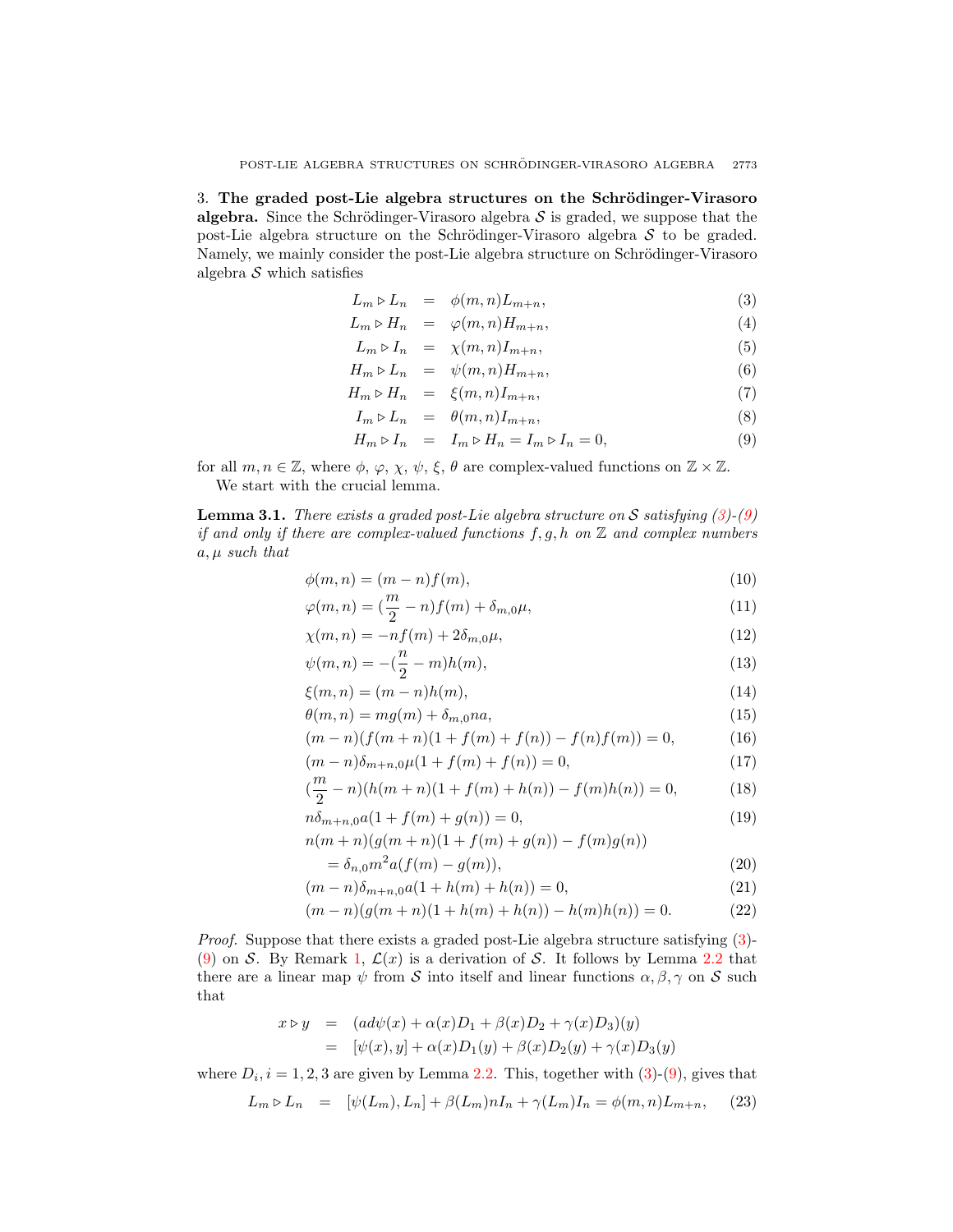2774 PENGLIANG XU AND XIAOMIN TANG

<span id="page-3-0"></span>
$$
L_m \triangleright H_n = [\psi(L_m), H_n] + \alpha(L_m)H_n = \varphi(m, n)H_{m+n}, \qquad (24)
$$

$$
L_m \triangleright I_n = [\psi(L_m), I_n] + \alpha(L_m)2I_n = \chi(m, n)I_{m+n}, \tag{25}
$$

$$
H_m \triangleright L_n = [\psi(H_m), L_n] + \beta(H_m) n I_n + \gamma(H_m) I_n = \psi(m, n) H_{m+n}, \quad (26)
$$

$$
H_m \triangleright H_n = [\psi(H_m), H_n] + \alpha(H_m)H_n = \xi(m, n)I_{m+n}, \tag{27}
$$

$$
H_m \triangleright I_n = [\psi(H_m), I_n] + \alpha(H_m)2I_n = 0,
$$
\n(28)

$$
I_m \triangleright L_n = [\psi(I_m), L_n] + \beta(I_m) n I_n + \gamma(I_m) I_n = \theta(m, n) I_{m+n}, \quad (29)
$$

$$
I_m \triangleright H_n = [\psi(I_m), H_n] + \alpha(I_m)H_n = 0,
$$
\n(30)

$$
I_m \triangleright I_n = [\psi(I_m), I_n] + \alpha(I_m)2I_n = 0.
$$
\n(31)

Let

$$
\begin{array}{ll} \psi(L_m) & = \sum_{i \in \mathbb{Z}} a_i^{(m)} L_i + \sum_{i \in \mathbb{Z}} b_i^{(m)} H_i + \sum_{i \in \mathbb{Z}} c_i^{(m)} I_i, \\ \psi(H_m) & = \sum_{i \in \mathbb{Z}} d_i^{(m)} L_i + \sum_{i \in \mathbb{Z}} e_i^{(m)} H_i + \sum_{i \in \mathbb{Z}} f_i^{(m)} I_i, \\ \psi(I_m) & = \sum_{i \in \mathbb{Z}} g_i^{(m)} L_i + \sum_{i \in \mathbb{Z}} h_i^{(m)} H_i + \sum_{i \in \mathbb{Z}} x_i^{(m)} I_i \end{array}
$$

where  $a_i^{(m)}, b_i^{(m)}, c_i^{(m)}, d_i^{(m)}, e_i^{(m)}, f_i^{(m)}, g_i^{(m)}, h_i^{(m)}, x_i^{(m)} \in \mathbb{C}$  for all  $i \in \mathbb{Z}$ . Then by  $(23)-(31)$  $(23)-(31)$  $(23)-(31)$ , similar to the proof of  $[18]$ , we obtain that  $(10)-(22)$  $(10)-(22)$  $(10)-(22)$  hold.  $\Box$ 

The "if" part is a direct checking. The proof is completed.

**Lemma 3.2.** Let  $f, g, h$  be complex-valued functions on  $\mathbb{Z}$  and  $\mu, a \in \mathbb{C}$  satisfying  $(18)$  and  $(20)$ . Then we have

<span id="page-3-1"></span>
$$
g(n), h(n) \in \{0, -1\} \text{ for every } n \neq 0. \tag{32}
$$

*Proof.* By letting  $m = 0$  in [\(18\)](#page-2-2) and [\(20\)](#page-2-2), respectively, we have  $nh(n)(1 + h(n)) = 0$ and  $n^2 g(n)(1 + g(n)) = 0$ . This implies [\(32\)](#page-3-1).  $\Box$ 

<span id="page-3-4"></span>**Lemma 3.3.** Let  $f, g, h$  be complex-valued functions on  $\mathbb{Z}$  and  $\mu, a$  be complex numbers satisfying [\(17\)](#page-2-2)-[\(22\)](#page-2-2). If  $f(\mathbb{Z}) = 0$ , then we have  $\mu = a = 0$  and

$$
g(\mathbb{Z}) = h(\mathbb{Z}) = 0 \text{ or } g(\mathbb{Z}) = h(\mathbb{Z}) = -1.
$$

*Proof.* Since  $f(\mathbb{Z}) = 0$ , we take  $m = -n = 1$  in [\(17\)](#page-2-2) and [\(19\)](#page-2-2) we have  $\mu = 0$  and

<span id="page-3-2"></span>
$$
a(1 + g(-1)) = 0.\t\t(33)
$$

By letting  $n = 0$  and  $m = -1$  in [\(20\)](#page-2-2) we deduce that  $aq(-1) = 0$ . This, together with [\(33\)](#page-3-2), implies  $a = 0$ . As  $\mu = a = 0$ , so Equations [\(18\)](#page-2-2), [\(20\)](#page-2-2) and [\(22\)](#page-2-2) become to

<span id="page-3-3"></span>
$$
(\frac{m}{2} - n)(h(m+n)(1+h(n))) = 0,
$$
\n(34)

$$
n(m+n)(g(m+n)(1+g(n)) = 0,
$$
\n(35)

$$
(m-n)(g(m+n) - h(m)h(n) + h(m)g(m+n) + h(n)g(m+n)) = 0.
$$
 (36)

We now prove the following four claims:

Claim 1. If  $h(1) = 0$ , then  $h(\mathbb{Z}) = 0$ .

By  $(34)$  with  $n = 1$  we see that  $h(m + 1) = 0$  for all  $m \neq 2$ . It follows that  $h(\mathbb{Z}\setminus\{3\})=0$ . Since  $h(2)=0$ , by taking  $n=2, m=1$  in  $(34)$  we have  $-\frac{3}{2}h(3)=0$ , which implies  $h(3) = 0$ . We obtain  $h(\mathbb{Z}) = 0$ .

Claim 2. If  $h(1) = -1$ , then  $h(\mathbb{Z}) = -1$ .

By  $(34)$  with  $m + n = 1$  we see that  $h(n) = -1$  for all  $n \in \mathbb{Z}$  with  $\frac{1-3n}{2} \neq 0$ . This means that  $h(\mathbb{Z}) = -1$ .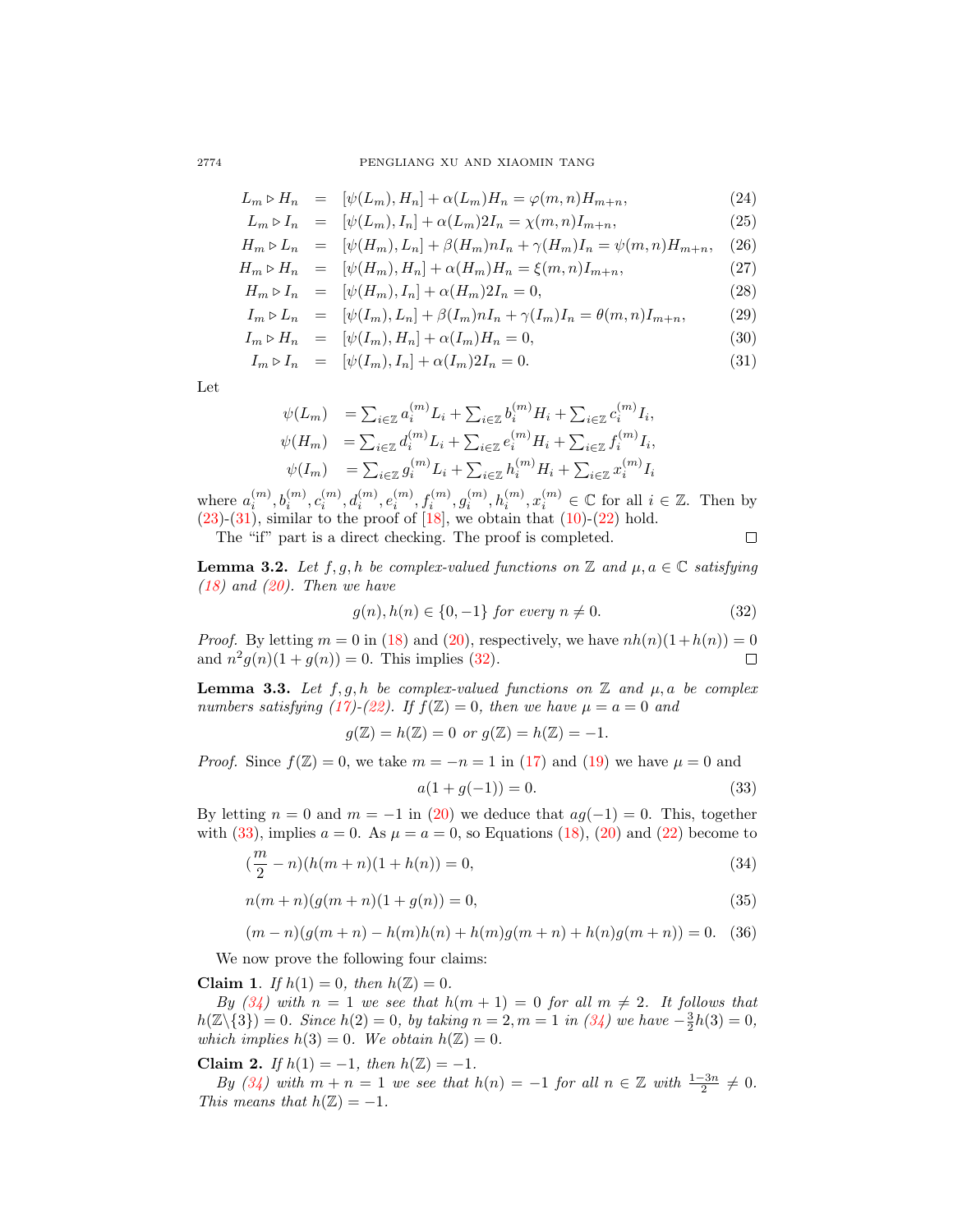Claim 3. If  $g(1) = 0$ , then  $g(\mathbb{Z}^*) = 0$ .

By [\(35\)](#page-3-3) with  $n = 1$  we see that  $g(m + 1) = 0$  for all  $m \neq -1$ . It follows that  $g(\mathbb{Z}^*)=0.$ 

Claim 4. If  $g(1) = -1$ , then  $g(\mathbb{Z}^*) = -1$ .

By [\(35\)](#page-3-3) with  $m + n = 1$  we see that  $g(n) = -1$  for all  $n \neq 0$ . This means that  $g(\mathbb{Z}^*)=-1.$ 

Now we consider the values of  $h(1)$  and  $g(1)$  according to [\(32\)](#page-3-1).

**Case i.** If  $h(1) = g(1) = 0$ , then by Claims 1 and 3 we have  $h(\mathbb{Z}) = 0$  and  $g(\mathbb{Z}^*) = 0$ . According to [\(36\)](#page-3-3) with  $n = -1$  and  $m = 1$  we know  $g(0) = 0$ . This means that  $q(\mathbb{Z})=0.$ 

**Case ii.** If  $h(1) = g(1) = -1$ , then by Claims 2 and 4 we have  $h(\mathbb{Z}) = -1$  and  $g(\mathbb{Z}^*) = -1$ . According to [\(36\)](#page-3-3) with  $n = -1$  and  $m = 1$  we see that  $1 + g(0) = 0$ and so that  $g(0) = -1$ . This implies  $g(\mathbb{Z}) = -1$ .

**Case iii.** If  $h(1) = 0$ ,  $g(1) = -1$ , then we will get a contradiction. In fact, by Claims 1 and 4, we have  $h(\mathbb{Z}) = 0$  and  $g(\mathbb{Z}^*) = -1$ . From [\(36\)](#page-3-3) with  $m = 2, n = -1$ we see that  $g(1) = 0$  which contradicts  $g(1) = -1$ .

**Case iv.** If  $h(1) = -1$ ,  $g(1) = 0$ , then we will also get a contradiction. In fact, by Claims 2 and 3, we have  $h(\mathbb{Z}) = -1$  and  $g(\mathbb{Z}^*) = 0$ . From [\(36\)](#page-3-3) with with  $m = 2$ ,  $n = -1$  we see that  $g(1) = -1$  which contradicts  $g(1) = 0$ . The proof is completed. П

<span id="page-4-1"></span>**Lemma 3.4.** Let  $f, g, h$  be complex-valued functions on  $\mathbb{Z}$  and  $\mu, a$  be complex numbers satisfying [\(17\)](#page-2-2)-[\(22\)](#page-2-2). If  $f(\mathbb{Z}_{\geq 2}) = -1$ ,  $f(\mathbb{Z}_{\leq 1}) = 0$ , then  $\mu = a = 0$  and g, h must satisfy one of the following forms:

(i) 
$$
g(\mathbb{Z}) = h(\mathbb{Z}) = 0
$$
;  
\n(ii)  $g(\mathbb{Z}) = h(\mathbb{Z}) = -1$ ;  
\n(iii)  $h(\mathbb{Z}_{\le 0}) = 0$ ,  $h(\mathbb{Z}_{\ge 1}) = -1$  and  
\n $g(\mathbb{Z}_{\le -1}) = 0$ ,  $g(\mathbb{Z}_{\ge 1}) = -1$ ,  $g(0) = \hat{\lambda}$  for some  $\hat{\lambda} \in \mathbb{C}$ .

*Proof.* By  $f(\mathbb{Z}_{\geq 2}) = -1$ ,  $f(\mathbb{Z}_{\leq 1}) = 0$ , similar to the proof of Lemma [3.3,](#page-3-4) we know  $\mu = a = 0$ . From this, we have by [\(18\)](#page-2-2), [\(20\)](#page-2-2) and [\(22\)](#page-2-2) that

<span id="page-4-0"></span>
$$
h(m+n)(h(n)+1) = 0 \text{ if } m \leq 1, \frac{m}{2} - n \neq 0,
$$
\n(37)

$$
g(m+n)(g(n)+1) = 0 \text{ if } m \leq 1, n \neq 0, m+n \neq 0,
$$
 (38)

$$
g(m+n)(1+h(m)+h(n)) = h(m)h(n) \text{ if } m \neq n. \tag{39}
$$

We first prove the following six claims:

Claim 1. If  $h(1) = 0$ , then  $h(\mathbb{Z}) = 0$ .

By [\(37\)](#page-4-0) with  $n = 1$  we see that  $h(m + 1) = 0$  for all  $\frac{m}{2} - 1 \neq 0$  with  $m \leq 1$ . Hence, we deduce that  $h(\mathbb{Z}_{\leq 2}) = 0$ . Note that  $h(2) = 0$ , by [\(37\)](#page-4-0) with  $n = 2$  we see that  $h(m+2) = 0$  for all  $\frac{m}{2} - 2 \neq 0$  with  $m \leq 1$ . We now have  $h(\mathbb{Z}_{\leq 3}) = 0$ . If we repeat this process, we see that  $h(\mathbb{Z}_{\leq k}) = 0$  for all  $k = 1, 2, 3, \cdots$ . Note that  $\bigcup_{k\geqslant 1} (\mathbb{Z}_{\leqslant k}) = \mathbb{Z}$ , so one has  $h(\mathbb{Z}) = 0$ .

Claim 2. If  $h(-1) = -1$ , then  $h(\mathbb{Z}) = -1$ .

By [\(37\)](#page-4-0) with  $m + n = -1$  we see that  $h(n) = h(-1 - m) = -1$  for all  $\frac{3m}{2} + 1 \neq 0$ with  $m \leq 1$ . This deduces that  $h(\mathbb{Z}_{\geq -2}) = -1$ . Note that  $h(-2) = -1$ , by [\(37\)](#page-4-0) with  $m + n = -2$  we see that  $h(-m - 2) = -1$  for all  $\frac{3m}{2} + 2 \neq 0$  with  $m \leq 1$ .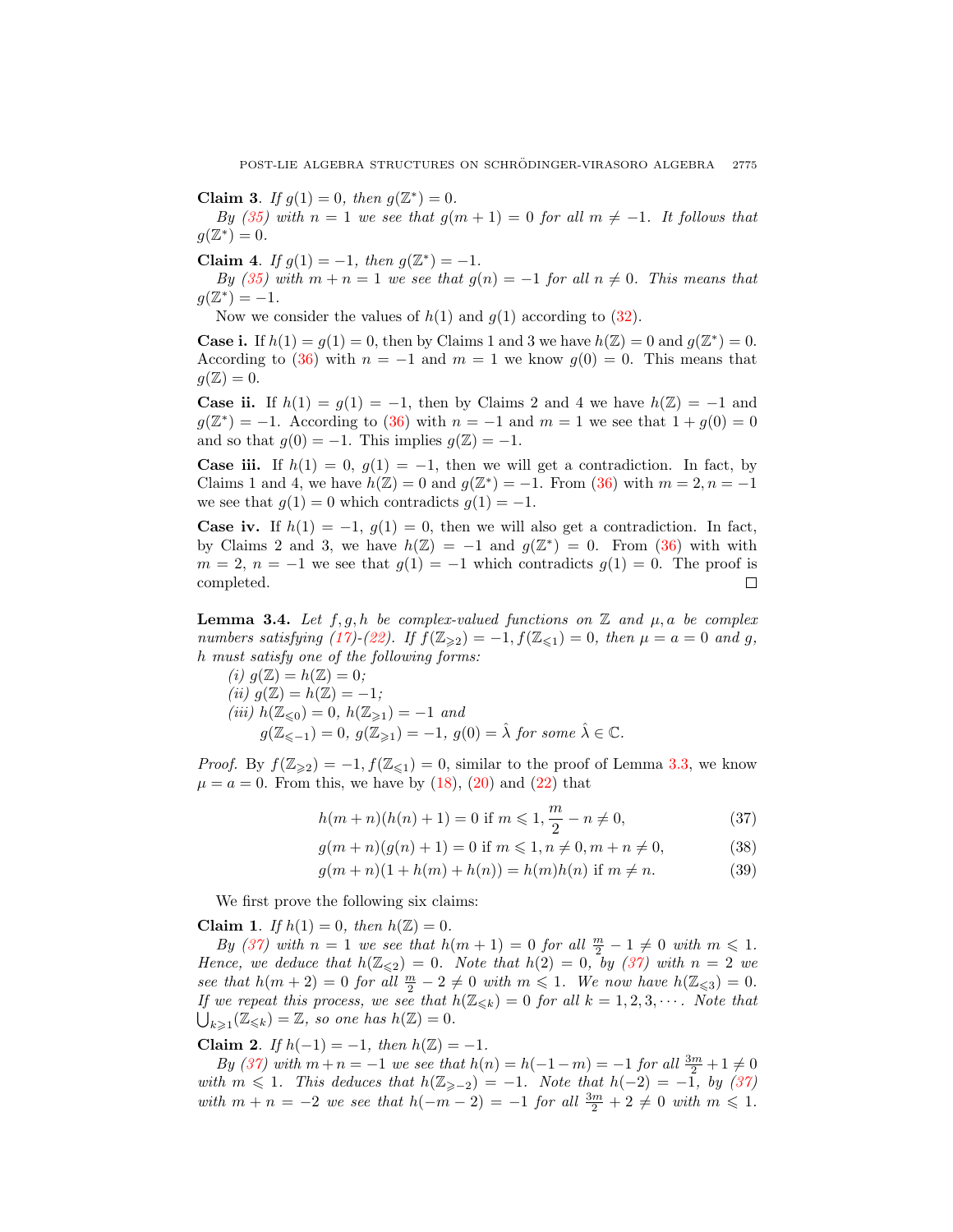Thus,  $h(\mathbb{Z}_{\geq -3}) = -1$ . If we repeat this process, we see that  $h(\mathbb{Z}_{\geq k}) = -1$  for all  $k = -1, -2, -3, \cdots$ . Note that  $\bigcup_{k \leq -1} (\mathbb{Z}_{\geq k}) = \mathbb{Z}$ , so one has  $h(\mathbb{Z}) = -1$ .

Claim 3. If  $h(1) = -1$ , then  $h(\mathbb{Z}_{\geq 1}) = -1$ .

By [\(37\)](#page-4-0) with  $m + n = 1$  we see that  $h(n) = h(1 - m) = -1$  for all  $\frac{3m}{2} - 1 \neq 0$ with  $m \leq 1$ . This implies  $h(\mathbb{Z}_{\geq 1}) = -1$ .

Claim 4. If  $h(-1) = 0$ , then  $h(\mathbb{Z}_{\leq 0}) = 0$ .

By [\(37\)](#page-4-0) with  $n = -1$  we see that  $h(m - 1) = 0$  for all  $m \neq -2$  with  $m \leq 1$ . It follows that  $h(\mathbb{Z}_{\leq 0} \setminus \{-3\}) = 0$ . Let  $m = -1, n = -2$  in [\(37\)](#page-4-0), from  $\frac{m}{2} \neq n$  we have  $h(-3) = 0$ . Therefore, we get  $h(\mathbb{Z}_{\leq 0}) = 0$ .

Next, similar to Claims 1 and 3, we from  $(38)$  obtain the following claims.

Claim 5. If  $g(1) = 0$ , then  $g(\mathbb{Z}^*) = 0$ .

Claim 6. If  $g(1) = -1$ , then  $g(\mathbb{Z}_{\geq 1}) = -1$ . Now we discuss the values of  $h(1)$  and  $h(-1)$ . By  $(32)$ ,  $h(1)$ ,  $h(-1) \in \{-1, 0\}$ .

**Case i.** When  $h(1) = 0$ .

By Claim 1 we have  $h(\mathbb{Z}) = 0$ . According to [\(39\)](#page-4-0), one has  $g(m+n) = 0$  for any  $m, n \in \mathbb{Z}$  with  $m \neq n$ . This implies  $g(\mathbb{Z}) = 0$ .

**Case ii.** When  $h(-1) = -1$ .

By Claim 2 we have  $h(\mathbb{Z}) = -1$ . According to [\(39\)](#page-4-0), one has  $g(m+n) = -1$  for any  $m, n \in \mathbb{Z}$  with  $m \neq n$ . This implies  $g(\mathbb{Z}) = -1$ .

**Case iii.** When  $h(1) = -1$  and  $h(-1) = 0$ .

By Claims 3 and 4 we have  $h(\mathbb{Z}_{\leq 0}) = 0$  and  $h(\mathbb{Z}_{\geq 1}) = -1$ . This, together with [\(39\)](#page-4-0), yields  $g(m + n) = 0$  for any  $m, n \in \mathbb{Z}$  with  $m, n \leq 0$  and  $m \neq n$ , and  $g(m + n) = -1$  for any  $m, n \in \mathbb{Z}$  with  $m, n \geq 1$  and  $m \neq n$ . Consequently, we obtain  $g(\mathbb{Z}_{\leq -1}) = 0$  and  $g(\mathbb{Z}_{\geq 3}) = -1$ . By  $(32), g(1) \in \{-1,0\}$  $(32), g(1) \in \{-1,0\}$ . If  $g(1) = 0$ , then Claim 5 tells us that  $g(\mathbb{Z}^*) = 0$  which contracts  $g(\mathbb{Z}_{\geq 3}) = -1$ . Therefore, we have  $g(1) = -1$ . From this with Claim 6 we have  $g(\mathbb{Z}_{\geq 1}) = -1$ . Let  $g(0) = \lambda$  for some  $\lambda \in \mathbb{C}$ .

It is easy to check that the values of  $g$  given in Cases i-iii above are consistent with  $(38)$ . They give the conclusions  $(i)$ ,  $(ii)$  and  $(iii)$  respectively. The proof is completed.  $\Box$ 

<span id="page-5-1"></span>**Lemma 3.5.** Let  $f, g, h$  be complex-valued functions on  $\mathbb{Z}$  and  $\mu, a$  be complex numbers satisfying [\(17\)](#page-2-2)-[\(22\)](#page-2-2). If  $f(\mathbb{Z}_{>0}) = -1$ ,  $f(\mathbb{Z}_{<0}) = 0$  and  $f(0) = c$  for some  $c \in \mathbb{C}$ , then there are  $\lambda, \hat{\tau} \in \mathbb{C}$  such that  $\mu, a, g, h$  must be one of the following forms:

(i)  $a = 0, \mu \in \mathbb{C}$  and  $g(\mathbb{Z}) = h(\mathbb{Z}) = 0;$ (ii)  $a = 0, \mu \in \mathbb{C}$  and  $g(\mathbb{Z}) = h(\mathbb{Z}) = -1;$ (iii)  $\mu \in \mathbb{C}$ ,  $h(\mathbb{Z}_{>0}) = -1$ ,  $h(\mathbb{Z}_{<0}) = 0$ ,  $h(0) = \lambda$  and  $g(\mathbb{Z}_{\geq k}^*) = -1$ ,  $g(\mathbb{Z}_{\leq k-1}^*) =$ 0

for some  $k \in \{-2, -1, 1, 2, 3\}$ ,  $g(0) = \hat{\tau}$  and  $a = 0$  when  $k \neq 1$ ;

$$
\begin{array}{l}\n(iv) \ a = 0, \ \mu \in \mathbb{C} \ and \ h(\mathbb{Z}_{\geq t}) = -1, \ h(\mathbb{Z}_{\leq t-1}) = 0 \ for \ some \ t \in \mathbb{Z} \setminus \{0,1\} \ and \ g(\mathbb{Z}_{\geq s}) = -1, \ g(\mathbb{Z}_{\leq s-1}) = 0 \ for \ some \ s \in \{2t-2, 2t-1, 2t, 2t+1, 2t+2\}.\n\end{array}
$$

*Proof.* Take  $m = -n \neq 0$  in [\(18\)](#page-2-2)-[\(22\)](#page-2-2), one has

<span id="page-5-0"></span>
$$
h(0)(1 + f(-n) + h(n)) = f(-n)h(n), \text{ for all } n \neq 0,
$$
 (40)

$$
a(1 + f(-n) + g(n)) = 0, \text{ for all } n \neq 0,
$$
\n(41)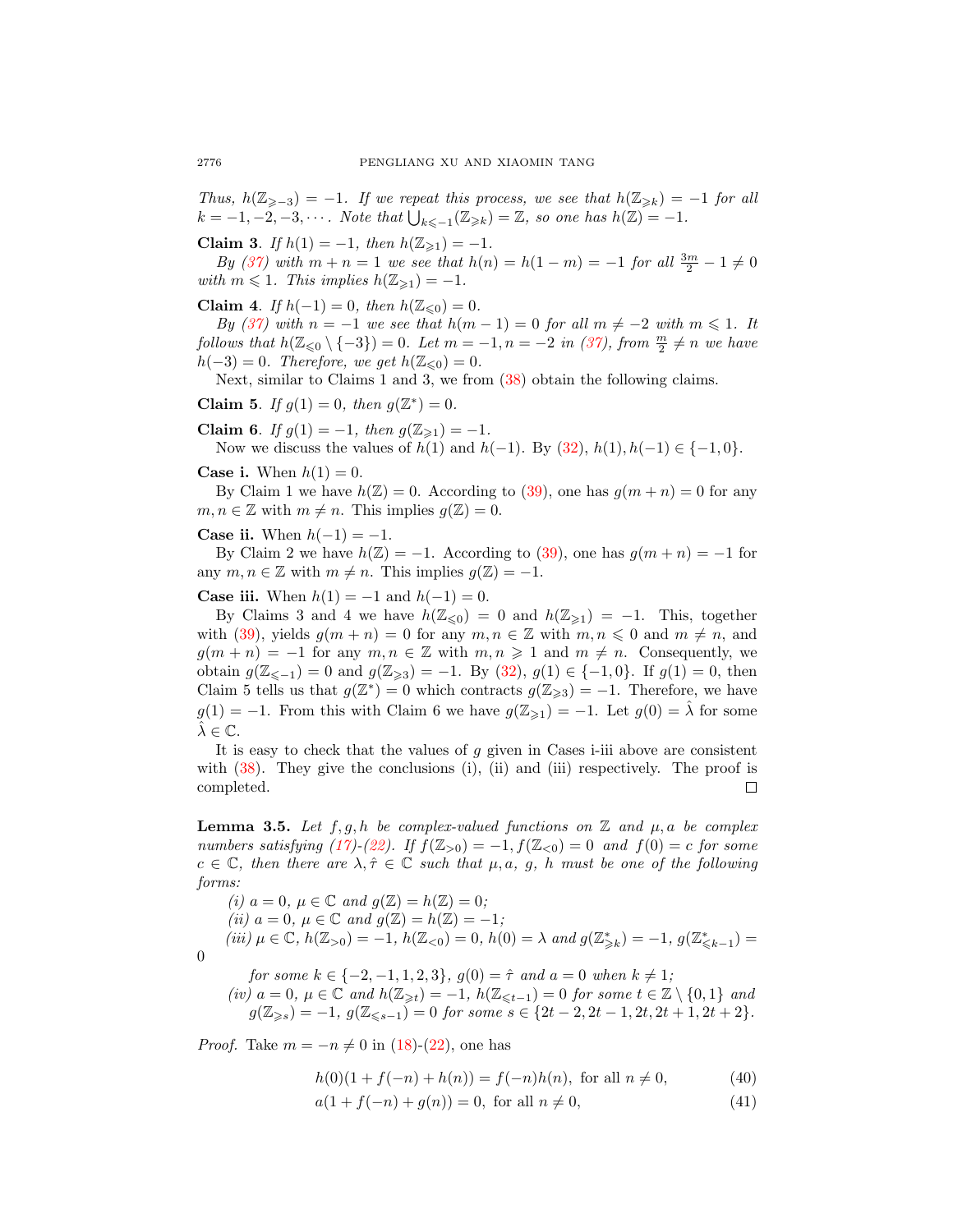POST-LIE ALGEBRA STRUCTURES ON SCHRÖDINGER-VIRASORO ALGEBRA 2777

<span id="page-6-1"></span>
$$
a(1 + h(-n) + h(n)) = 0, \text{ for all } n \neq 0,
$$
\n(42)

$$
g(0)(1 + h(-n) + h(n)) = h(-n)h(n), \text{ for all } n \neq 0.
$$
 (43)

Note that  $f(\mathbb{Z}_{>0}) = -1$ ,  $f(\mathbb{Z}_{<0}) = 0$  and  $f(0) = c$  for some  $c \in \mathbb{C}$ . It is follows by [\(18\)](#page-2-2), [\(20\)](#page-2-2) and [\(22\)](#page-2-2) that

<span id="page-6-0"></span>
$$
h(n)(h(m+n)+1) = 0 \text{ for all } m > 0, \frac{m}{2} - n \neq 0;
$$
 (44)

$$
h(m+n)(h(n)+1) = 0 \text{ for all } m < 0, \frac{m}{2} - n \neq 0;
$$
 (45)

$$
g(n)(g(m+n)+1) = 0 \text{ for all } m > 0, n \neq 0, m+n \neq 0;
$$
 (46)

$$
g(m+n)(g(n)+1) = 0 \text{ for all } m < 0, n \neq 0, m+n \neq 0;
$$
 (47)

$$
g(m+n)(1+h(m)+h(n)) = h(m)h(n) \text{ for all } m \neq n. \tag{48}
$$

For any  $t \in \mathbb{Z}^*$ , we first prove some claims as follows.

Claim 1. If  $h(t) = 0$ , then  $h(\mathbb{Z}_{\leq t}) = 0$ .

In fact, by  $(44)$  with  $n = t - m$  we deduce  $h(t - m) = 0$  for all  $m > 0$  with  $m \neq \frac{2}{3}t$ . This implies  $h(\mathbb{Z}_{\leq t} \setminus {\frac{1}{3}t}) = 0$ . On the other hand, by [\(45\)](#page-6-0) with  $n = t$  we see that  $h(m+t) = 0$  for all  $m < 0$  with  $m \neq 2t$ . This gives that  $h(\mathbb{Z}_{\leq t} \setminus \{3t\}) = 0$ . Clearly,  $3t \neq \frac{1}{3}t$  since  $t \neq 0$ . Thereby, we obtain  $h(\mathbb{Z}_{\leq t}) = 0$ .

## Claim 2. If  $h(t) = -1$ , then  $h(\mathbb{Z}_{\geq t}) = -1$ .

This proof is similar to Claim 1 by using  $(44)$  and  $(45)$ . Also, similar to Claims 1 and 2, by [\(46\)](#page-6-0) and [\(47\)](#page-6-0) we can obtain the following two claims:

Claim 3. If  $g(t) = 0$ , then  $g(\mathbb{Z}_{\leq t}^*) = 0$ .

Claim 4. If  $g(t) = -1$ , then  $g(\mathbb{Z}_{\geq t}^*) = -1$ .

According to  $(32)$ , by Claims 1 and 2, h must be one of the following forms: (1)  $h(\mathbb{Z}^*) = 0$ ; (2)  $h(\mathbb{Z}^*) = -1$ ;

(3)  $h(\mathbb{Z}_{>0}) = -1$ ,  $h(\mathbb{Z}_{<0}) = 0$  and  $h(0) = \lambda$  for some  $\lambda \in \mathbb{C}$ ;

(4)  $h(\mathbb{Z}_{\geq t}) = -1$ ,  $h(\mathbb{Z}_{\leq t-1}) = 0$  for some  $t \in \mathbb{Z} \setminus \{0, 1\}.$ 

In view of the above result, the next proof will be divided into the following cases.

**Case i.** When  $h(\mathbb{Z}^*)=0$ .

By taking  $n = 1$  in [\(40\)](#page-5-0), one has  $h(0) = 0$ . Hence we see that  $h(\mathbb{Z}) = 0$ . This together with [\(48\)](#page-6-0) yields  $g(\mathbb{Z}) = 0$ . In addition, we have by [\(43\)](#page-6-1) that  $a = 0$ .

## **Case ii.** When  $h(\mathbb{Z}^*) = -1$ .

By taking  $n = -1$  in [\(40\)](#page-5-0), one has  $h(0) = -1$ . Hence we see that  $h(\mathbb{Z}) = -1$ . This together with [\(48\)](#page-6-0) yields  $g(\mathbb{Z}) = -1$ . In addition, by [\(43\)](#page-6-1) we get  $a = 0$ .

**Case iii.** When  $h(\mathbb{Z}_{>0}) = -1$ ,  $h(\mathbb{Z}_{<0}) = 0$  and  $h(0) = \lambda$  for some  $\lambda \in \mathbb{C}$ .

By [\(48\)](#page-6-0) we see that  $g(m+n) = -1$  for any  $m, n \in \mathbb{Z}$  with  $m, n > 0$  and  $m \neq n$ , and  $g(m + n) = 0$  for any  $m, n \in \mathbb{Z}$  with  $m, n < 0$  and  $m \neq n$ . Consequently, we obtain  $g(\mathbb{Z}_{\leq -3}) = 0$  and  $g(\mathbb{Z}_{\geq 3}) = -1$ . By  $(32), g(i) \in \{-1, 0\}$  $(32), g(i) \in \{-1, 0\}$  for  $i \in \{-2, -1, 1, 2\}$ . In view of Claims 3 and 4, we can assume that  $g(k) = -1$  and  $g(k-1) = 0$  for some  $k \in \{-2, -1, 1, 2, 3\}$ . In all, by Claims 3 and 4 we get  $g(\mathbb{Z}_{\geq k}^*) = -1$  and  $g(\mathbb{Z}_{\leq k-1}^*) = 0$ . Next, if  $k \in \{-1, -2\}$  then by taking  $n = k$  in [\(41\)](#page-5-0) we have  $a = 0$ ; and if  $k \in \{2,3\}$  then by taking  $n = k - 1$  in [\(41\)](#page-5-0) we also have  $a = 0$ . But a can be arbitrary if  $k = 1$ .

**Case iv.** When  $h(\mathbb{Z}_{\geq t}) = -1$ ,  $h(\mathbb{Z}_{\leq t-1}) = 0$  for some  $t \in \mathbb{Z} \setminus \{0, 1\}$ .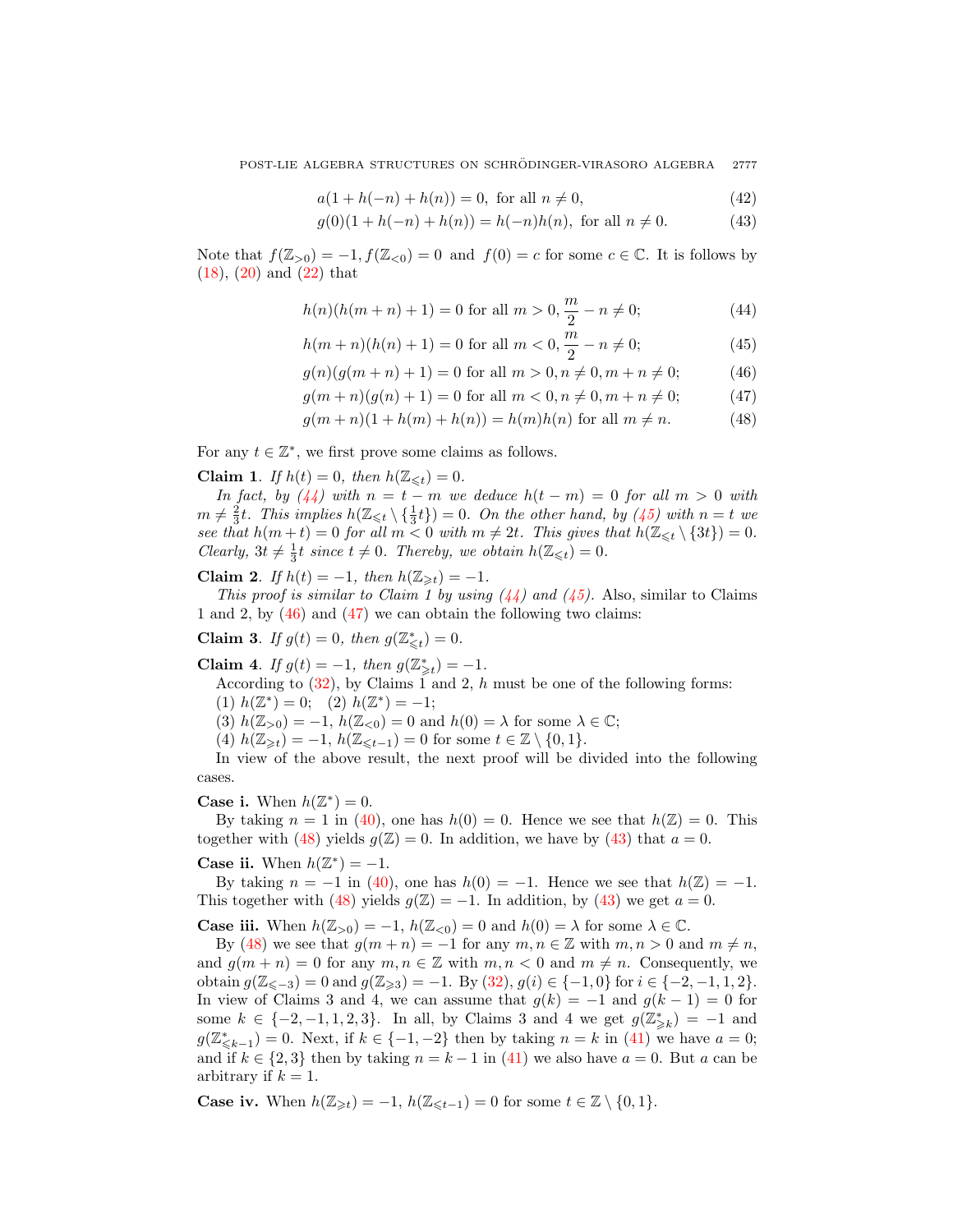Note that  $t \geq 2$  or  $t \leq -1$ , then by taking  $n = 1$  in [\(42\)](#page-6-1) we have  $a = 0$ . Next, by[\(48\)](#page-6-0) we see that  $g(m + n) = -1$  for any  $m, n \in \mathbb{Z}$  with  $m, n \geq t$  and  $m \neq n$ , and  $g(m + n) = 0$  for any  $m, n \in \mathbb{Z}$  with  $m, n \leq t - 1$  and  $m \neq n$ . Consequently, we obtain  $g(\mathbb{Z}_{\leq 2t-3}) = 0$  and  $g(\mathbb{Z}_{\geq 2t+1}) = -1$ . By [\(32\)](#page-3-1),  $g(i) \in$  $\{-1, 0\}$  for  $i \in \{2t - 2, 2t - 1, 2t, 2t + 1\}$ . In view of Claims 3 and 4, we can assume that  $g(s) = -1$  and  $g(s - 1) = 0$  for some  $s \in \{2t - 2, 2t - 1, 2t, 2t + 1, 2t + 2\}.$ Note that 0 ∉ { $2t - 2$ ,  $2t - 1$ ,  $2t$ ,  $2t + 1$ } since  $t \neq 0, 1$ , by Claims 3 and 4 we get  $g(\mathbb{Z}_{\geqslant s}) = -1$  and  $g(\mathbb{Z}_{\leqslant s-1}) = 0$ . The proof is completed. □

<span id="page-7-0"></span>**Lemma 3.6.** Let  $f, g, h$  be complex-valued functions on  $\mathbb{Z}$  and  $\mu, a$  be complex numbers. Then  $(17)-(22)$  $(17)-(22)$  $(17)-(22)$  hold if and only if  $f, g, h, a, \mu$  meet one of the situations listed in Table 2.

Proof. The proof of the "if" direction can be directly verified. We now prove the "only if" direction. In view of f satisfying  $(16)$ , by Theorem 2.4 of  $[10]$  we know that  $f$  is determined by Table 1.

| Cases             | f(n)                                                               |
|-------------------|--------------------------------------------------------------------|
| $\mathcal{P}_1$   | $f(\mathbb{Z})=0$                                                  |
| $\mathcal{P}_2$   | $f(\mathbb{Z})=-1$                                                 |
| $\mathcal{P}_3^c$ | $f(\mathbb{Z}_{>0}) = -1, f(\mathbb{Z}_{<0}) = 0$ and $f(0) = c$   |
| $\mathcal{P}_4^c$ | $f(\mathbb{Z}_{>0})=0, f(\mathbb{Z}_{<0})=-1$ and $f(0)=c$         |
| $\mathcal{P}_5$   | $f(\mathbb{Z}_{\geqslant2})=-1$ and $f(\mathbb{Z}_{\leqslant1})=0$ |
| $\mathcal{P}_6$   | $f(\mathbb{Z}_{\geqslant2})=0$ and $f(\mathbb{Z}_{\leqslant1})=-1$ |
| $\mathcal{P}_7$   | $f(\mathbb{Z}_{\ge-1})=0$ and $f(\mathbb{Z}_{\le-2})=-1$           |
| $\mathcal{P}_8$   | $f(\mathbb{Z}_{\ge-1})=-1$ and $f(\mathbb{Z}_{\le-2})=0$           |
|                   | Table 1: Values of f satisfying (16), where $c \in \mathbb{C}$     |

When f takes the form of Case  $P_1$  in Table 1, by the results of Lemma [3.3,](#page-3-4) we see that  $\mu$ , a, g, h must satisfy the condition of Cases  $\mathcal{W}_1^{\mathcal{P}_1}$  and  $\mathcal{W}_2^{\mathcal{P}_1}$  in Table 2. From Lemma [3.3,](#page-3-4) Cases  $\mathcal{W}_1^{\mathcal{P}_1}$ ,  $i = 1, 2$  is easy to say. In the same way, when f takes the form of Case  $\mathcal{P}_2$  in Table 1, then we obtain the forms of Cases  $\mathcal{W}_1^{\mathcal{P}_2}$  and  $\mathcal{W}_2^{\mathcal{P}_2}$ in Table 2.

When f takes the form of Case  $\mathcal{P}_3^c$  in Table 1, by the results of Lemma [3.5,](#page-5-1) we see that  $\mu$ , a, g, h must satisfy the one condition of Cases  $\mathcal{W}^{\mathcal{P}^c_3}_{i,\mu}$ ,  $i = 1, 2, \mathcal{W}^{\mathcal{P}^c_3, k}_{3,\mu}$ ,  $\mathcal{W}_{4,a,\mu}^{\mathcal{P}_3^c,k=1}$  and  $\mathcal{W}_{5,\mu}^{\mathcal{P}_3^c,s,t}$  in Table 2. From Lemma [3.5,](#page-5-1) the results of Cases  $\mathcal{W}_{i,\mu}^{\mathcal{P}_3^c}, i=1,2$ are easily obtained; and Case  $\mathcal{W}_{3,\mu}^{\mathcal{P}_3^c,k}$  satisfies  $\mu \in \mathbb{C}$ ,  $h(\mathbb{Z}_{>0}) = -1$ ,  $h(\mathbb{Z}_{<0}) = 0$ ,  $h(0) = \lambda$  and  $g(\mathbb{Z}_{\geq k}^*) = -1$ ,  $g(\mathbb{Z}_{\leq k-1}^*) = 0$ , for some  $k \in \{-2, -1, 1, 2, 3\}$ ,  $g(0) =$  $\hat{\tau}$  with  $a = 0$  when  $k \neq 1$  and a is arbitrary if  $k = 1$ ; Case  $\mathcal{W}_{4,a,\mu}^{\mathcal{P}_3^c,k=1}$  satisfies  $\mu \in \mathbb{C}, h(\mathbb{Z}_{>0}) = -1, h(\mathbb{Z}_{<0}) = 0, h(0) = \lambda \text{ and } g(\mathbb{Z}_{>0}) = -1, g(\mathbb{Z}_{<0}) = 0 \text{ for }$ some  $k = 1$ ,  $g(0) = \hat{\tau}$ ; Case  $\mathcal{W}_{5,\mu}^{\mathcal{P}_3^c,s,t}$  satisfies  $a = 0$ ,  $\mu \in \mathbb{C}$  and  $h(\mathbb{Z}_{\geq t}) = -1$ ,  $h(\mathbb{Z}_{\leq t-1}) = 0$  for some  $t \in \mathbb{Z} \setminus \{0,1\}$  and  $g(\mathbb{Z}_{\geq s}) = -1$ ,  $g(\mathbb{Z}_{\leq s-1}) = 0$  for some  $s \in \{2t-2, 2t-1, 2t, 2t+1, 2t+2\}$ . In the same way, when f takes the form of Case  $\mathcal{P}_4^c$  in Table 1, then we obtain the results of Cases  $\mathcal{W}_{i,\mu}^{\mathcal{P}_4^c}$ ,  $i = 1, 2, \mathcal{W}_{3,\mu}^{\mathcal{P}_4^c,k}, \mathcal{W}_{4,a,\mu}^{\mathcal{P}_4^c,k=1}$  $_{4,a,\mu}$ and  $\mathcal{W}_{5,\mu}^{\mathcal{P}_4^c,s,t}$  in Table 2, respectively.

When f takes the form of Case  $\mathcal{P}_5$  in Table 1, by the results of Lemma [3.4,](#page-4-1) we see that  $\mu, a, g, h$  must satisfy the condition of Cases  $\mathcal{W}_i^{\mathcal{P}_5}$ ,  $i = 1, 2, 3$  in Table 2. From Lemma [3.4,](#page-4-1) the results of Cases  $\mathcal{W}_i^{\mathcal{P}_5}$ ,  $i = 1, 2$ , are easily obtained; and for Case  $\mathcal{W}_3^{\mathcal{P}_5}$ , we get  $h(\mathbb{Z}_{\leq 0}) = 0$ ,  $h(\mathbb{Z}_{\geq 1}) = -1$  and  $g(\mathbb{Z}_{\leq -1}) = 0$ ,  $g(\mathbb{Z}_{\geq 1}) = -1$ ,  $g(0) = \lambda$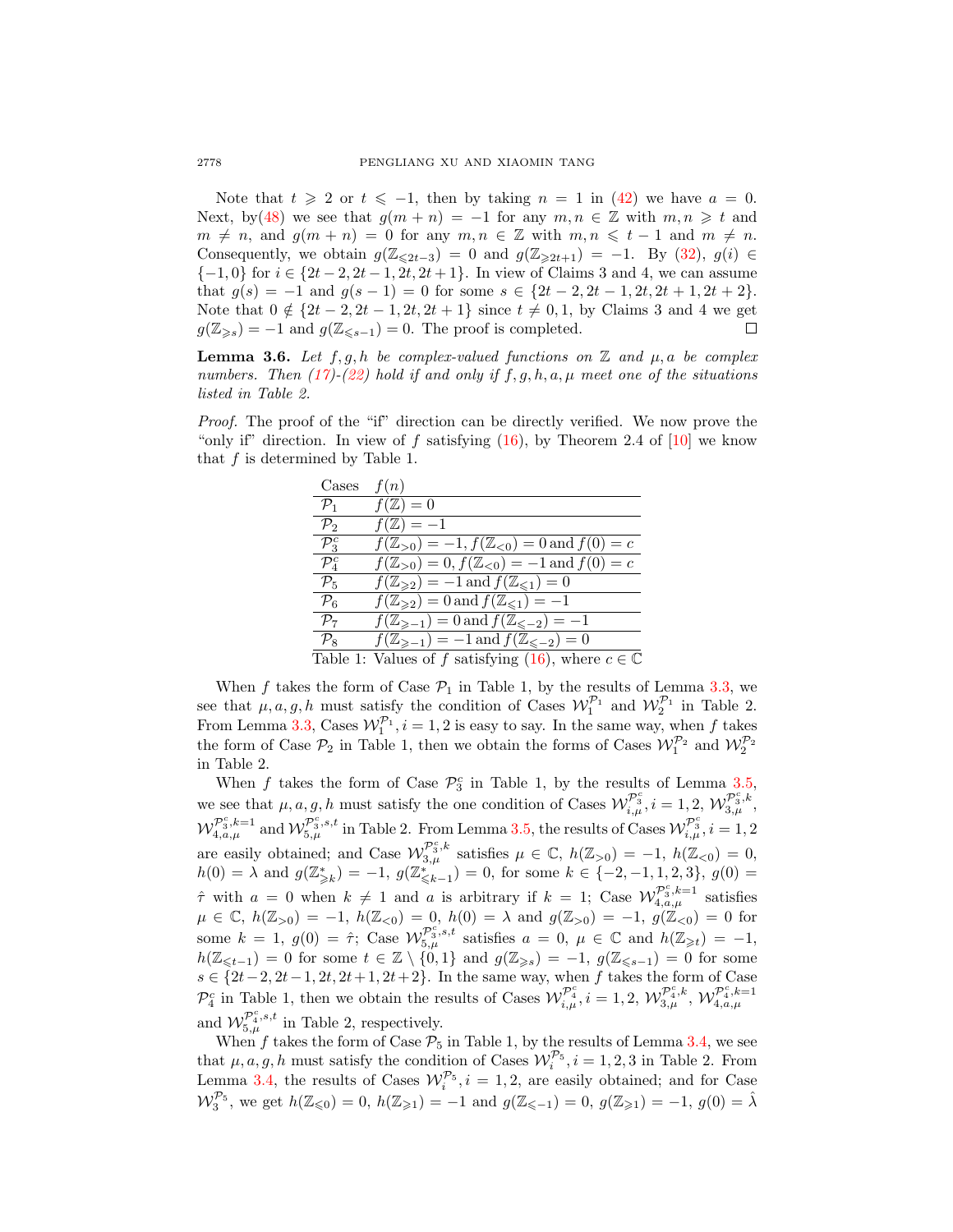for some  $\hat{\lambda} \in \mathbb{C}$ . Similarly, when f takes the form of Case  $\mathcal{P}_k, k = 6, 7, 8$  in Table 1, then we obtain the forms of Cases  $\mathcal{W}_i^{\mathcal{P}_k}$ ,  $i = 1, 2, 3, k = 6, 7, 8$  in Table 2. The proof is completed.  $\Box$ 

| $\it{Cases}$                                                                                    | $f(n)$ from Table 1 | $a, \mu$                      | h(n), g(n)                                                                                                   |
|-------------------------------------------------------------------------------------------------|---------------------|-------------------------------|--------------------------------------------------------------------------------------------------------------|
| $\mathcal{W}^{\mathcal{P}_1}_1$                                                                 | $\mathcal{P}_1$     | $a=\mu=0$                     | $h(\mathbb{Z}) = g(\mathbb{Z}) = 0$                                                                          |
| $\mathcal{W}^{\mathcal{P}_1}_2$                                                                 | $\mathcal{P}_1$     | $a=\mu=0$                     | $h(\mathbb{Z})=g(\mathbb{Z})=-1$                                                                             |
| $W_1^{\overline{p}_2}$                                                                          | $\mathcal{P}_2$     | $a=\mu=0$                     | $h(\mathbb{Z}) = g(\mathbb{Z}) = 0$                                                                          |
| $\widetilde{\mathcal{W}^{\mathcal{P}_2}_2}$                                                     | $\mathcal{P}_2$     | $a=\mu=0$                     | $h(\mathbb{Z})=g(\mathbb{Z})=-1$                                                                             |
| $\overline{\mathcal{W}^{\mathcal{P}_3^c}_{1,\mu}}$                                              | $\mathcal{P}_3^c$   | $a = 0$ and $\forall \mu$     | $h(\mathbb{Z}) = g(\mathbb{Z}) = 0$                                                                          |
| $\overline{\mathcal{W}^{\mathcal{P}_3^c}_{2.\mu}}$                                              | $\mathcal{P}_3^c$   | $a = 0$ and $\forall \mu$     | $h(\mathbb{Z})=g(\mathbb{Z})=-1$                                                                             |
| $\overline{\mathcal{W}_{3,\mu}^{\mathcal{P}_3^{\mathcal{C}},k}}$                                | $\mathcal{P}_3^c$   | $a = 0$ and $\forall \mu$     | $h(\mathbb{Z}_{>0}) = -1, h(\mathbb{Z}_{<0}) = 0$ and                                                        |
|                                                                                                 |                     |                               | $g(\mathbb{Z}_{\geq k}^*) = -1, g(\mathbb{Z}_{\leq k-1}^*) = 0$                                              |
| $\mathcal{W}_{4,a,\mu}^{\mathcal{P}_3^c,k=1}$                                                   | $\mathcal{P}_3^c$   | $\forall a$ and $\forall \mu$ | $h(\mathbb{Z}_{>0}) = -1, h(\mathbb{Z}_{<0}) = 0$ and                                                        |
|                                                                                                 |                     |                               | $g(\mathbb{Z}_{>0})=-1, g(\mathbb{Z}_{<0})=0$                                                                |
| $\overline{\mathcal{W}_{5,\mu}^{\mathcal{P}_3^c,s,t}}$                                          | $\mathcal{P}_3^c$   | $a = 0$ and $\forall \mu$     | $h(\mathbb{Z}_{\geqslant t})=-1, h(\mathbb{Z}_{\leqslant t-1})=0$ and                                        |
|                                                                                                 |                     |                               | $g(\mathbb{Z}_{\geqslant s}) = -1, g(\mathbb{Z}_{\leqslant s-1}) = 0$                                        |
| $\mathcal{W}^{\mathcal{P}^c_4}_1$                                                               | $\mathcal{P}_4^c$   | $a = 0$ and $\forall \mu$     | $h(\mathbb{Z}) = g(\mathbb{Z}) = 0$                                                                          |
| $\mathcal{W}_{2,\mu}^{\mathcal{P}_4^c}$                                                         | $\mathcal{P}_4^c$   | $a = 0$ and $\forall \mu$     | $h(\mathbb{Z})=g(\mathbb{Z})=-1$                                                                             |
| $\overline{\mathcal{W}^{\mathcal{P}_4^c,k}_{3,\mu}}$                                            | $\mathcal{P}_4^c$   | $a = 0$ and $\forall \mu$     | $h(\mathbb{Z}_{>0})=0, h(\mathbb{Z}_{<0})=-1$ and                                                            |
|                                                                                                 |                     |                               | $g(\mathbb{Z}_{\geq k}^*)=0, g(\mathbb{Z}_{\leq k-1}^*)=-1$                                                  |
| $\overline{\mathcal{W}_{4,a,\mu}^{\mathcal{P}_4^c,k=1}}$                                        | $\mathcal{P}_4^c$   | $\forall a$ and $\forall \mu$ | $h(\mathbb{Z}_{>0})=0, h(\mathbb{Z}_{<0})=-1$ and                                                            |
|                                                                                                 |                     |                               | $g(\mathbb{Z}_{>0})=0, g(\mathbb{Z}_{<0})=-1$                                                                |
| $\mathcal{W}_{5,\mu}^{\mathcal{P}_4^c,s,t}$                                                     | $\mathcal{P}_4^c$   | $a = 0$ and $\forall \mu$     | $h(\mathbb{Z}_{\geq t}) = 0, h(\mathbb{Z}_{\leq t-1}) = -1$ and                                              |
|                                                                                                 |                     |                               | $g({\mathbb Z}_{\geqslant s})=0,\, g({\mathbb Z}_{\leqslant s-1})=-1$                                        |
| $\overline{\mathcal{W}_1^{\mathcal{P}_5}}$                                                      | $\mathcal{P}_5$     | $a=\mu=0$                     | $h(\mathbb{Z}) = g(\mathbb{Z}) = 0$                                                                          |
| $\frac{\overline{\mathcal{W}}^{\overline{\mathcal{P}}_5}_{2}}{\mathcal{W}^{\mathcal{P}_5}_{3}}$ | $\mathcal{P}_5$     | $a=\mu=0$                     | $h(\mathbb{Z})=g(\mathbb{Z})=-1$                                                                             |
|                                                                                                 | $\mathcal{P}_5$     | $a=\mu=0$                     | $\overline{h(\mathbb{Z}_{\leq 0})} = 0, h(\mathbb{Z}_{\geq 1}) = -1$ and                                     |
|                                                                                                 |                     |                               | $g(\mathbb{Z}_{\le -1}) = 0, g(\mathbb{Z}_{\ge 1}) = -1$                                                     |
| $W_1^{\mathcal{P}_6}$                                                                           | $\mathcal{P}_6$     | $a=\mu=0$                     | $h(\mathbb{Z})=g(\mathbb{Z})=0$                                                                              |
| $\frac{\widetilde{\mathcal{W}^{\mathcal{P}_6}_2}}{\mathcal{W}^{\mathcal{P}_6}_3}$               | $\mathcal{P}_6$     | $a=\mu=0$                     | $h(\mathbb{Z})=g(\mathbb{Z})=-1$                                                                             |
|                                                                                                 | $\mathcal{P}_6$     | $a=\mu=0$                     | $h(\mathbb{Z}_{\leq 0}) = -1, h(\mathbb{Z}_{\geq 1}) = 0$ and                                                |
| $W_1^{\mathcal{P}_7}$                                                                           |                     |                               | $g(\mathbb{Z}_{\le -1}) = -1, g(\mathbb{Z}_{\ge 1}) = 0$                                                     |
| $\overline{\mathcal{W}_2^{\mathcal{P}_7}}$                                                      | $\mathcal{P}_7$     | $a=\mu=0$                     | $h(\mathbb{Z})=g(\mathbb{Z})=0$                                                                              |
| $\overline{\mathcal{W}_3^{\mathcal{P}_7}}$                                                      | $\mathcal{P}_7$     | $a=\mu=0$                     | $h(\mathbb{Z})=g(\mathbb{Z})=-1$<br>$\overline{h(\mathbb{Z}_{\leq 0})} = -1, h(\mathbb{Z}_{\geq 1}) = 0$ and |
|                                                                                                 | $\mathcal{P}_7$     | $a=\mu=0$                     | $g(\mathbb{Z}_{\le -1}) = -1, g(\mathbb{Z}_{\ge 1}) = 0$                                                     |
| $\overline{\mathcal{W}_1^{\mathcal{P}_8}}$                                                      | $\mathcal{P}_8$     | $a=\mu=0$                     | $h(\mathbb{Z}) = g(\mathbb{Z}) = 0$                                                                          |
| $\overline{\mathcal{W}^{\mathcal{P}_8}_2}$                                                      | $\mathcal{P}_8$     | $a=\mu=0$                     | $h(\mathbb{Z})=g(\mathbb{Z})=-1$                                                                             |
| $\bar{\mathcal{W}}^{\overline{\mathcal{P}}_8}_3$                                                | $\mathcal{P}_8$     | $a=\mu=0$                     | $\overline{h(\mathbb{Z}_{\leq 0})} = 0, h(\mathbb{Z}_{\geq 1}) = -1$ and                                     |
|                                                                                                 |                     |                               | $g(\mathbb{Z}_{\le -1}) = 0, g(\mathbb{Z}_{\ge 1}) = -1$                                                     |

Table 2: Values of  $f, g, h$  satisfying  $(16)-(22)$  $(16)-(22)$  $(16)-(22)$ , where  $a, \mu \in \mathbb{C}, k \in \{-2, -1, 1, 2, 3\}$ ,  $t \in \mathbb{Z} \setminus \{0, 1\}$  and  $s \in \{2t - 2, 2t - 1, 2t, 2t + 1, 2t + 2\}.$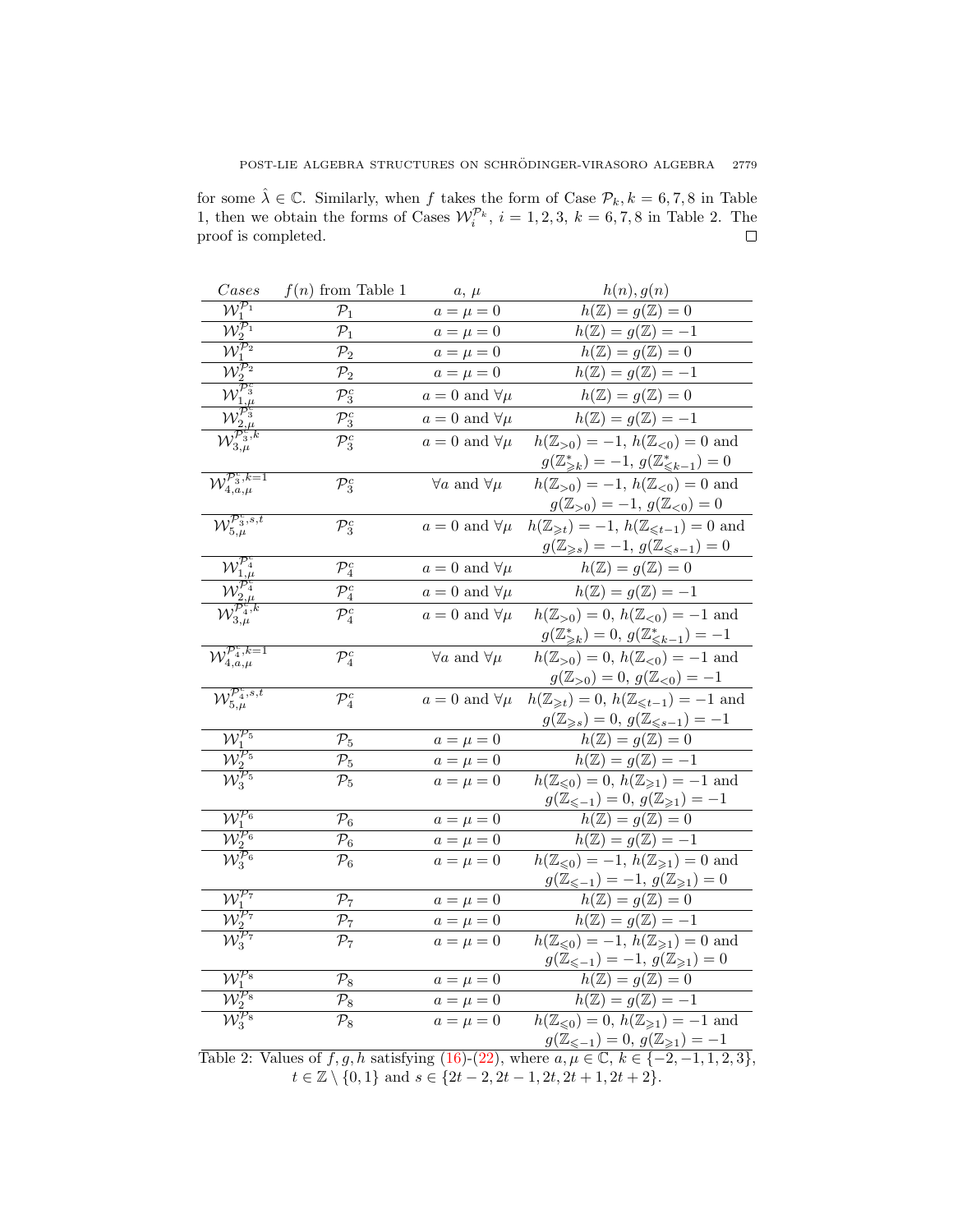<span id="page-9-1"></span>**Lemma 3.7.** Let  $(\mathcal{P}(\phi_i, \varphi_i, \chi_i, \psi_i, \xi_i, \theta_i), \varphi_i)$ ,  $i = 1, 2$  be two algebras with the same linear space as S and equipped with C-bilinear products  $x \triangleright_i y$  such that

$$
L_m \triangleright_i L_n = \phi_i(m, n) L_{m+n}, \quad L_m \triangleright_i H_n = \varphi_i(m, n) H_{m+n},
$$
  
\n
$$
L_m \triangleright_i I_n = \chi_i(m, n) I_{m+n}, \quad H_m \triangleright_i L_n = \psi_i(m, n) H_{m+n},
$$
  
\n
$$
H_m \triangleright_i H_n = \xi_i(m, n) I_{m+n}, \quad I_m \triangleright_i L_n = \theta_i(m, n) I_{m+n},
$$
  
\n
$$
H_m \triangleright_i I_n = I_m \triangleright_i H_n = I_m \triangleright_i I_n = 0
$$

for all  $m, n \in \mathbb{Z}$ , where  $\phi_i, \varphi_i, \chi_i, \psi_i, \xi_i, \theta_i, i = 1, 2$  are complex-valued functions on  $\mathbb{Z} \times \mathbb{Z}$ . Furthermore, let  $\tau : \mathcal{P}(\phi_1, \varphi_1, \chi_1, \psi_1, \xi_1, \theta_1) \to \mathcal{P}(\phi_2, \varphi_2, \chi_2, \psi_2, \xi_2, \theta_2)$  be a linear map determined by

$$
\tau(L_m)=-L_{-m}, \tau(H_m)=-H_{-m}, \tau(I_m)=-I_{-m}
$$

for all  $m \in \mathbb{Z}$ . In addition, suppose that  $(\mathcal{P}(\phi_1, \varphi_1, \chi_1, \psi_1, \xi_1, \theta_1), [,],\phi_1)$  is a post-Lie algebra. Then  $(\mathcal{P}(\phi_2, \varphi_2, \chi_2, \psi_2, \xi_2, \theta_2), [,], \varphi_2)$  is a post-Lie algebra and  $\tau$  is an isomorphism on post-Lie algebras if and only if

<span id="page-9-0"></span>
$$
\begin{cases}\n\phi_2(m,n) = -\phi_1(-m,-n);\n\varphi_2(m,n) = -\varphi_1(-m,-n);\n\chi_2(m,n) = -\chi_1(-m,-n);\n\psi_2(m,n) = -\psi_1(-m,-n);\n\xi_2(m,n) = -\xi_1(-m,-n);\n\theta_2(m,n) = -\theta_1(-m,-n).\n\end{cases} (49)
$$

*Proof.* Clearly,  $\tau$  is a Lie automorphism of S. Suppose  $(\mathcal{P}(\phi_2, \varphi_2, \chi_2, \psi_2, \xi_2, \theta_2), [ , ],$  $\triangleright_2$ ) is a post-Lie algebra and  $\tau : \mathcal{P}(\phi_1, \varphi_1, \chi_1, \psi_1, \xi_1, \theta_1) \to \mathcal{P}(\phi_2, \varphi_2, \chi_2, \psi_2, \xi_2, \theta_2)$ is a post-Lie isomorphism. Then we have

$$
\tau(L_m \triangleright_i L_n) = -\phi_i(m, n)L_{-(m+n)},
$$
  
\n
$$
\tau(L_m \triangleright_i H_n) = -\varphi_i(m, n)H_{-(m+n)},
$$
  
\n
$$
\tau(L_m \triangleright_i I_n) = -\chi_i(m, n)I_{-(m+n)},
$$
  
\n
$$
\tau(H_m \triangleright_i L_n) = -\psi_i(m, n)H_{-(m+n)},
$$
  
\n
$$
\tau(H_m \triangleright_i H_n) = -\xi_i(m, n)I_{-(m+n)},
$$
  
\n
$$
\tau(I_m \triangleright_i L_n) = -\theta_i(m, n)I_{-(m+n)}
$$

for  $i = 1, 2$ . This tell us that that [\(49\)](#page-9-0) holds. Conversely, we first suppose that [\(49\)](#page-9-0) hold. Then, by using Lemma [3.1](#page-2-3) and  $(\phi_1, \phi_1, \chi_1, \psi_1, \xi_1, \theta_1,[,], \triangleright_1)$  is a post-Lie algebra, we know that there are complex-valued functions  $f_1, g_1, h_1$  on Z and complex numbers  $a_1, \mu_1$  satisfying [\(10\)](#page-2-2)-[\(22\)](#page-2-2) with replacing  $(\phi, \varphi, \chi, \psi, \xi, \theta, f, g, h, \mu, a)$ by  $(\phi_1, \varphi_1, \chi_1, \psi_1, \xi_1, \theta_1, f_1, g_1, h_1, \mu_1, a_1)$ . Next, let  $f_2(m) = f_1(-m)$ ,  $g_2(m) =$  $g_1(-m)$ ,  $h_2(m) = h_1(-m)$ ,  $\mu_2 = -\mu_1$  and  $a_2 = a_1$ , then we see that [\(10\)](#page-2-2)-[\(22\)](#page-2-2) hold with replacing  $(\phi, \varphi, \chi, \psi, \xi, \theta, f, g, h, \mu, a)$  by  $(\phi_2, \varphi_2, \chi_2, \psi_2, \xi_2, \theta_2, f_1, g_1, h_1, \mu_1, a_1)$ . By Lemma [3.1,](#page-2-3)  $\mathcal{P}(\phi_2, \varphi_2, \chi_2, \psi_2, \xi_2, \theta_2)$  is a post-Lie algebra.

The remainder is to prove that  $\tau$  is an isomorphism between post-Lie algebra. But one has

$$
\tau(L_m \triangleright_1 L_n) = -\phi_1(m, n)L_{-(m+n)} = \phi_2(-m, -n)L_{-(m+n)} = \tau(L_m) \triangleright_2 \tau(L_n),
$$
  
\n
$$
\tau(L_m \triangleright_1 H_n) = -\varphi_1(m, n)H_{-(m+n)} = \varphi_2(-m, -n)H_{-(m+n)} = \tau(L_m) \triangleright_2 \tau(H_n),
$$
  
\n
$$
\tau(L_m \triangleright_1 I_n) = -\chi_1(m, n)I_{-(m+n)} = \chi_2(-m, -n)I_{-(m+n)} = \tau(L_m) \triangleright_2 \tau(I_n),
$$
  
\n
$$
\tau(H_m \triangleright_1 L_n) = -\psi_1(m, n)H_{-(m+n)} = \psi_2(-m, -n)H_{-(m+n)} = \tau(H_m) \triangleright_2 \tau(L_n),
$$
  
\n
$$
\tau(H_m \triangleright_1 H_n) = -\varphi_1(m, n)I_{-(m+n)} = \varphi_2(-m, -n)I_{-(m+n)} = \tau(H_m) \triangleright_2 \tau(H_n),
$$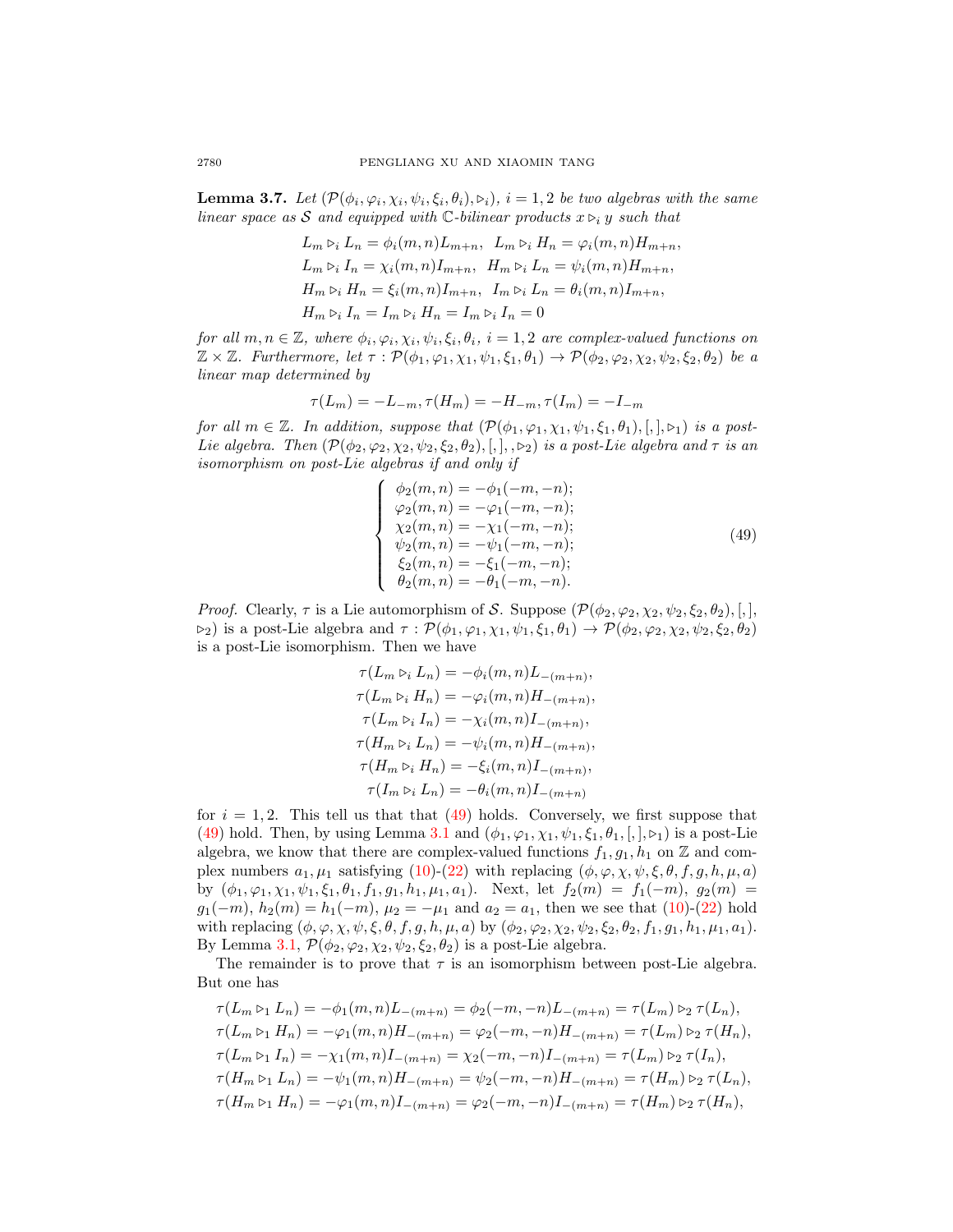$\tau(I_m \triangleright_1 L_n) = -\theta_1(m, n)I_{-(m+n)} = \phi_2(-m, -n)I_{-(m+n)} = \tau(I_m) \triangleright_2 \tau(L_n)$ and  $\tau(H_m \triangleright_1 I_n) = \tau(H_m) \triangleright_2 \tau(I_n) = 0$ ,  $\tau(I_m \triangleright_1 H_n) = \tau(I_m) \triangleright_2 \tau(H_n)=0$ ,  $\tau(I_m \triangleright_1$  $I_n$ ) =  $\tau(I_m) \geq \tau(I_n)$ =0. The proof is completed. П

**Theorem 3.8.** A graded post-Lie algebra structure on S satisfying  $(3)-(9)$  $(3)-(9)$  $(3)-(9)$  must be one of the following types, for all  $m, n \in \mathbb{Z}$  (in every case  $I_m \triangleright H_n = H_m \triangleright I_n =$  $I_m \triangleright I_n = 0$ ),

 $(W_1^{\mathcal{P}_1})$ :  $L_m \triangleright_1^{\mathcal{P}_1} L_n = 0$ ,  $L_m \triangleright_1^{\mathcal{P}_1} H_n = 0$ ,  $L_m \triangleright_1^{\mathcal{P}_1} L_n = 0$ ,  $H_m \triangleright_1^{\mathcal{P}_1} L_n = 0$ ,  $H_m \triangleright_{1}^{\mathcal{P}_1} H_n = 0, \, I_m \triangleright_{1}^{\mathcal{P}_1} L_n = 0;$  $(W_2^{\mathcal{P}_1})$ :  $L_m \triangleright_2^{\mathcal{P}_1} L_n = 0$ ,  $L_m \triangleright_2^{\mathcal{P}_1} H_n = 0$ ,  $L_m \triangleright_2^{\mathcal{P}_1} L_n = 0$ ,  $H_m \triangleright_2^{\mathcal{P}_1} L_n =$  $(\frac{n}{2} - m)H_{m+n}$ ,  $H_m \triangleright_2^{\mathcal{P}_1} H_n = (n-m)I_{m+n}$ ,  $I_m \triangleright_2^{\mathcal{P}_1} L_n = -mI_{m+n}$ ;  $(W_1^{\mathcal{P}_2})$ :  $L_m \triangleright_1^{\mathcal{P}_2} L_n = (n-m)L_{m+n}, L_m \triangleright_1^{\mathcal{P}_2} H_n = (n-\frac{m}{2})H_{m+n}, L_m \triangleright_1^{\mathcal{P}_2} I_n =$  $nI_{m+n}$ ,  $H_m \triangleright_1^{\mathcal{P}_2} L_n = 0$ ,  $H_m \triangleright_1^{\mathcal{P}_2} H_n = 0$ ,  $I_m \triangleright_1^{\mathcal{P}_2} L_n = 0$ ;  $(W_2^{\mathcal{P}_2})$ :  $L_m \trianglerighteq_2^{\mathcal{P}_2} L_n = (n-m)L_{m+n}$ ,  $L_m \trianglerighteq_2^{\mathcal{P}_2} H_n = (n-\frac{m}{2})H_{m+n}$ ,  $L_m \trianglerighteq_2^{\mathcal{P}_2} I_n =$  $nI_{m+n}$ ,  $H_m \triangleright_2^{\mathcal{P}_2} L_n = (\frac{n}{2} - m)H_{m+n}$ ,  $H_m \triangleright_2^{\mathcal{P}_2} H_n = (n-m)I_{m+n}$ ,  $I_m \triangleright_2^{\mathcal{P}_2} L_n =$  $-mI_{m+n};$  $(W_{i,a,\mu,\lambda}^{\mathcal{P}_3^c,s,k,t}): i=1,2,3,4,5$  $L_m \triangleright_i^{\mathcal{P}_3^c} L_n =$  $\sqrt{ }$ J  $\mathcal{L}$  $(n - m)L_{m+n}, \quad m > 0,$  $-ncL_n$ ,  $m = 0$ , 0,  $m < 0$ ;  $L_m \triangleright_i^{\mathcal{P}_3^c} H_n =$  $\sqrt{ }$ J  $\mathcal{L}$  $(n - \frac{m}{2})H_{m+n}, \quad m > 0,$  $(-nc + \mu)H_n$ ,  $m = 0$ , 0,  $m < 0$ ;  $L_m \triangleright_i^{\mathcal{P}_3^c} I_n =$  $\sqrt{ }$ J  $\mathcal{L}$  $nI_{m+n}$ ,  $m > 0$ ,  $(-nc + 2\mu)I_n, \quad m = 0,$ 0,  $m < 0$ ;  $H_m \triangleright_i^{\mathcal{P}_3^c} L_n = \delta_{i,2}(\frac{n}{2} - m) H_{m+n}$  $+(\delta_{i,3} + \delta_{i,4})$  $\sqrt{ }$  $\int$  $\mathcal{L}$  $(\frac{n}{2} - m)H_{m+n}$ ,  $m > 0$ ,  $-\frac{n}{2}\lambda H_n, \qquad m=0,$  $0, \hspace{1cm} m < 0;$  $+\delta_{i,5}$  $\int (\frac{n}{2} - m) H_{m+n}$ ,  $m \geqslant t$ , 0,  $m \leqslant t-1$ ;  $H_m \triangleright_i^{\mathcal{P}_3^c}$  $H_m \triangleright_i^{\mathcal{P}_3^c} H_n = \delta_{i,2}(n-m)I_{m+n}$  $+(\delta_{i,3}+\delta_{i,4})$  $\sqrt{ }$  $\int$  $\overline{\mathcal{L}}$  $(n - m)I_{m+n}, \quad m > 0,$  $-n\lambda I_n, \hspace{1cm} m=0,$  $0, \qquad m < 0;$  $+\delta_{i,5}$  $\int (n-m)I_{m+n}, \quad m \geqslant t,$ 0,  $m \leqslant t-1$ ;  $I_m \triangleright_i^{\mathcal{P}_3^c} L_n = \delta_{i,2}(-m)I_{m+n}$  $+\delta_{i,3}$  $\int -mI_{m+n}$ ,  $m \geqslant k$ , 0,  $m \leqslant k - 1;$  $+\delta_{i,4}$  $\sqrt{ }$  $\int$  $\mathcal{L}$  $-mI_{m+n}$ ,  $m > 0$ ,  $naI_n, \qquad m = 0,$ 0,  $m < 0$ ;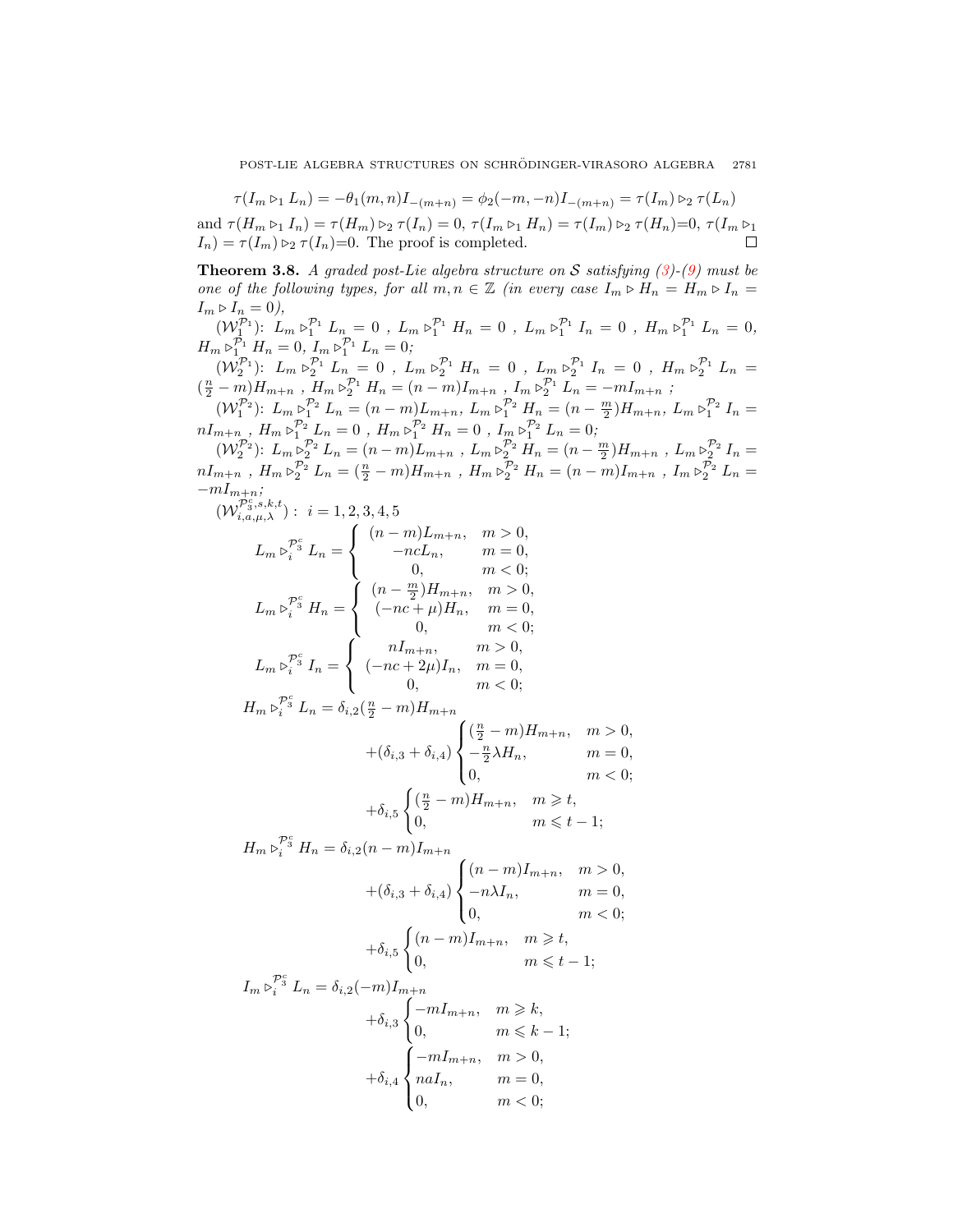$$
+ \delta_{i,5} \begin{cases} -mI_{m+n}, & m \geq s, \\ 0, & m \leq s-1; \end{cases}
$$
  
\n
$$
(W_{i,a,\mu,\lambda}^{p_i^s}; \ i = 1, 2, 3, 4, 5
$$
  
\n
$$
L_m \triangleright_i^{p_i^s} L_n = \begin{cases} (n-m)L_{m+n}, & m < 0, \\ -ncL_n, & m = 0, \\ (n-\frac{m}{2})H_{m+n}, & m < 0, \\ (-nc+\mu)H_n, & m = 0, \\ 0, & m > 0; \end{cases}
$$
  
\n
$$
L_m \triangleright_i^{p_i^s} I_n = \begin{cases} (n-\frac{n}{2})H_{m+n}, & m < 0, \\ (-nc+\mu)H_n, & m = 0, \\ 0, & m > 0; \end{cases}
$$
  
\n
$$
H_m \triangleright_i^{p_i^s} L_n = \delta_{i,2}(\frac{n}{2} - m)H_{n+m}
$$
  
\n
$$
+ (\delta_{i,3} + \delta_{i,4}) \begin{cases} 0, & m \geq 0, \\ -\frac{n}{2}\lambda H_n, & m = 0, \\ (\frac{n}{2} - m)H_{m+n}, & m \leq t-1; \\ (\frac{n}{2} - m)H_{m+n}, & m \leq t-1; \end{cases}
$$
  
\n
$$
H_m \triangleright_i^{p_i^s} H_n = \delta_{i,2}(n-m)I_{n+m}
$$
  
\n
$$
+ (\delta_{i,3} + \delta_{i,4}) \begin{cases} 0, & m \geq 0, \\ (n-m)H_{m+n}, & m \leq t-1; \\ (n-m)I_{m+n}, & m \leq t-1; \end{cases}
$$
  
\n
$$
I_m \triangleright_i^{p_i^s} L_n = \delta_{i,2}(-m)I_{n+m}
$$
  
\n
$$
+ \delta_{i,5} \begin{cases} 0, & m \geq k, \\ (n-m)I_{m+n}, & m \leq k-1; \\ (n-m)I_{m+n}, & m \leq k-1; \end{cases}
$$
  
\n
$$
+ \delta_{i,5} \begin{cases} 0, & m \geq k, \\ (n-m)I_{m+n}, & m \leq k-1; \\ (n-m)I_{m+n}, & m \leq k-
$$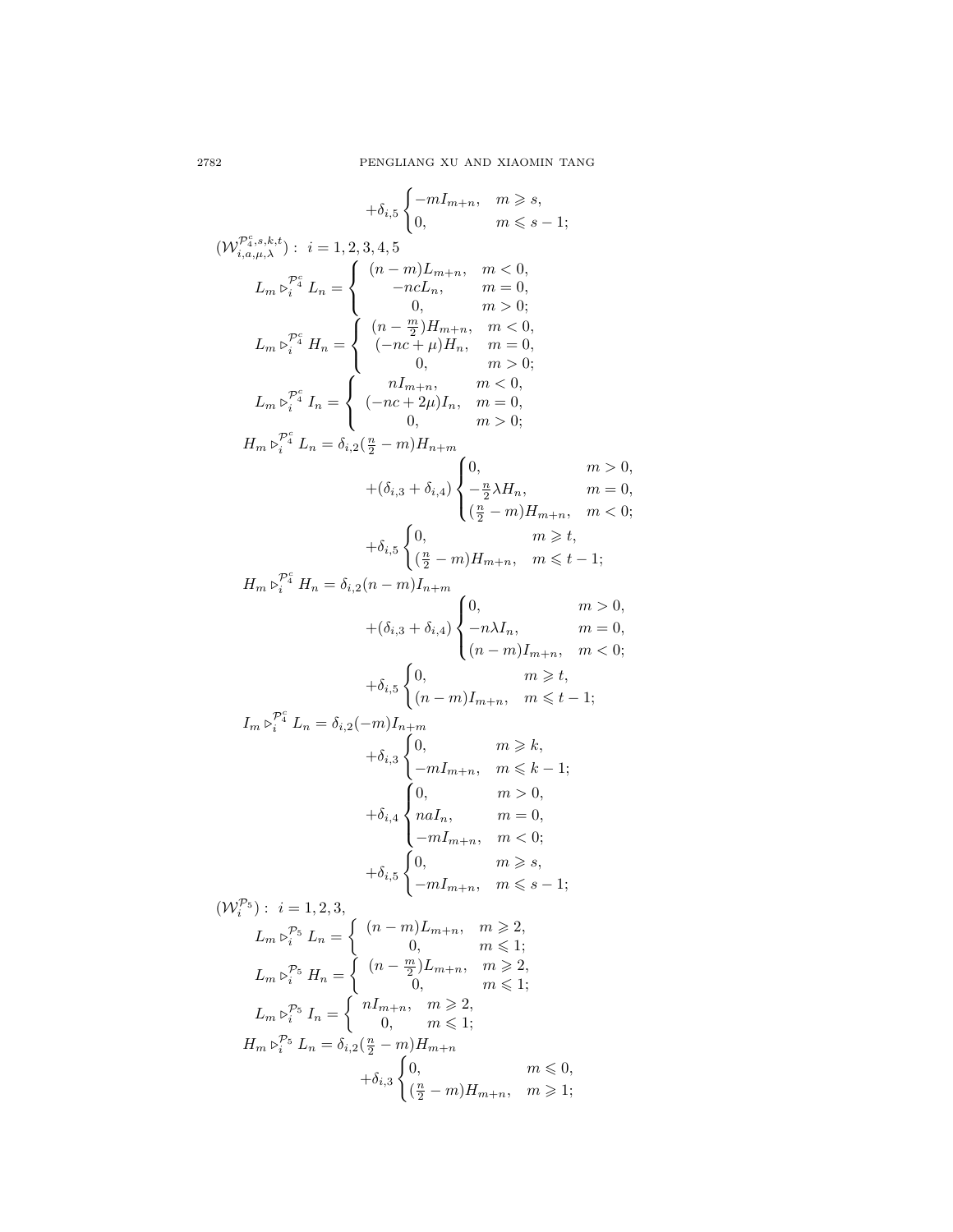$$
H_{m} \triangleright_{i}^{P_{5}} H_{n} = \delta_{i,2}(n-m)I_{m+n} + \delta_{i,3}\begin{cases} 0, & m \leq 0, \\ (n-m)I_{m+n}, & m \geq 1; \end{cases}
$$
  
\n
$$
I_{m} \triangleright_{i}^{P_{5}} L_{n} = \delta_{i,2}(-m)I_{m+n} + \delta_{i,3}\begin{cases} 0, & m \leq 0, \\ (n-m)I_{m+n}, & m \geq 1; \end{cases}
$$
  
\n
$$
(W_{i}^{P_{6}}): i = 1, 2, 3, \qquad L_{m} \triangleright_{i}^{P_{6}} L_{n} = \begin{cases} (n-m)L_{m+n}, & m \leq 1, \\ 0, & m \geq 2; \end{cases}
$$
  
\n
$$
L_{m} \triangleright_{i}^{P_{6}} H_{n} = \begin{cases} (n-\frac{m}{2})H_{m+n}, & m \leq 1, \\ 0, & m \geq 2; \end{cases}
$$
  
\n
$$
L_{m} \triangleright_{i}^{P_{6}} L_{n} = \begin{cases} nI_{m+n}, & m \leq 1, \\ 0, & m \geq 2; \end{cases}
$$
  
\n
$$
H_{m} \triangleright_{i}^{P_{6}} L_{n} = \delta_{i,2}(\frac{n}{2} - m)H_{m+n} + \delta_{i,3}\begin{cases} (\frac{n}{2} - m)H_{m+n}, & m \leq 0, \\ (n-m)I_{m+n}, & m \leq 0, \\ 0, & m \geq 1; \end{cases}
$$
  
\n
$$
I_{m} \triangleright_{i}^{P_{6}} H_{n} = \delta_{i,2}(n-m)I_{m+n} + \delta_{i,3}\begin{cases} (n-m)I_{m+n}, & m \leq -1, \\ (n-m)I_{m+n}, & m \leq -1, \\ 0, & m \geq -1; \end{cases}
$$
  
\n
$$
L_{m} \triangleright_{i}^{P_{7}} L_{n} = \begin{cases} (n-m)L_{m+n}, & m \leq -2, \\ 0, & m \geq -1; \end{cases}
$$
  
\n
$$
L_{m} \triangleright_{i}^{P_{7}} L_{n} = \begin{cases} (n-m)
$$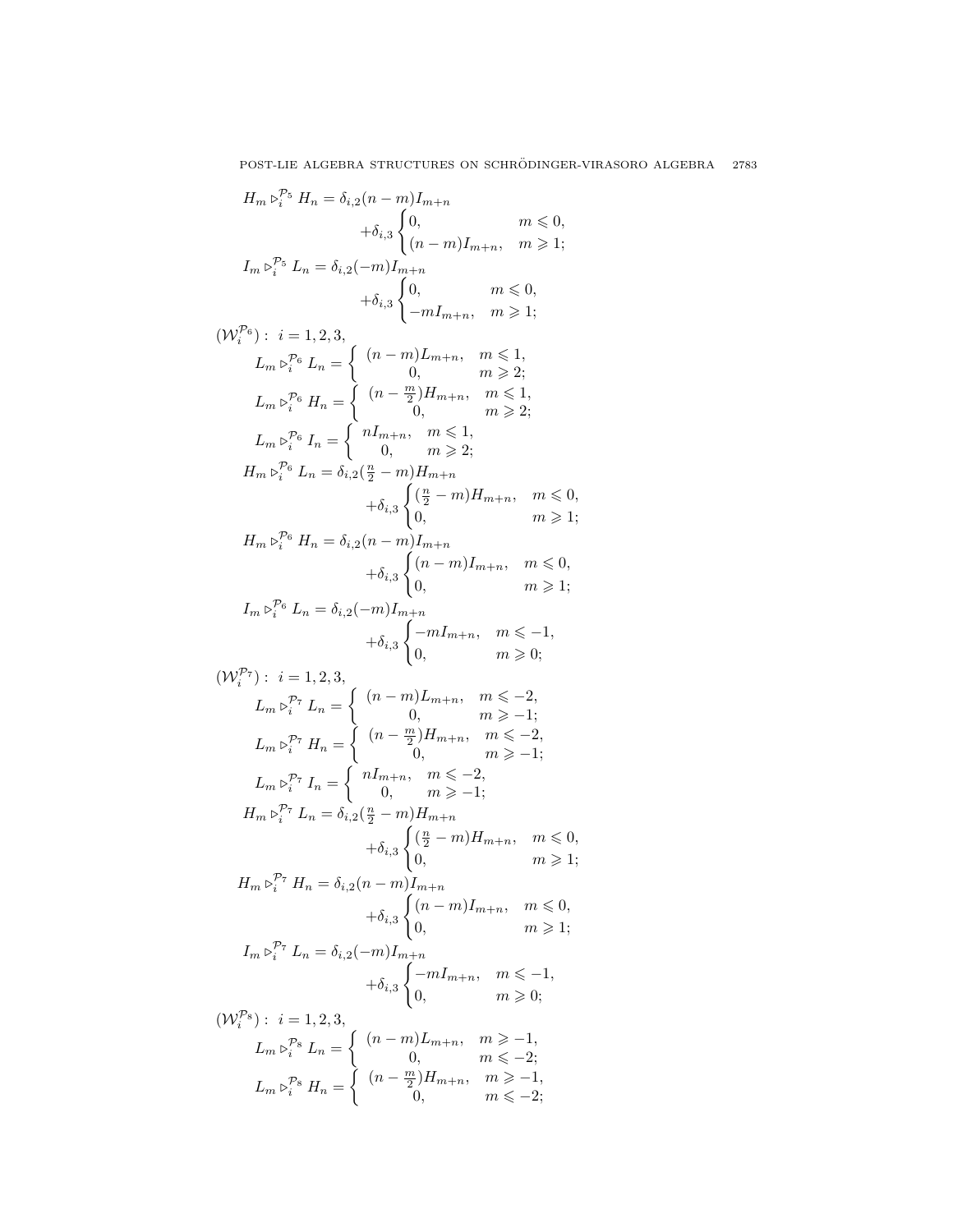$$
L_m \triangleright_i^{P_8} I_n = \begin{cases} nI_{m+n}, & m \ge -1, \\ 0, & m \le -2; \end{cases}
$$
  
\n
$$
H_m \triangleright_i^{P_8} L_n = \delta_{i,2}(\frac{n}{2} - m) H_{m+n}
$$
  
\n
$$
+ \delta_{i,3} \begin{cases} 0, & m \le 0, \\ (\frac{n}{2} - m) H_{m+n}, & m \ge 1 \end{cases}
$$
  
\n
$$
H_m \triangleright_i^{P_8} H_n = \delta_{i,2} (n - m) I_{m+n}
$$
  
\n
$$
+ \delta_{i,3} \begin{cases} 0, & m \le 0, \\ (n - m) I_{m+n}, & m \ge 1 \end{cases}
$$
  
\n
$$
I_m \triangleright_i^{P_8} L_n = \delta_{i,2} (-m) I_{m+n}
$$
  
\n
$$
+ \delta_{i,3} \begin{cases} 0, & m \le 0, \\ -m I_{m+n}, & m \ge 1 \end{cases}
$$

where c, a,  $\mu, \lambda \in \mathbb{C}$ ,  $k \in \{-2, -1, 1, 2, 3\}$ ,  $t \in \mathbb{Z}\backslash \{0, 1\}$  and  $s \in \{2t-2, 2t-1, 2t, 2t+$  $1, 2t + 2$ . Conversely, the above types are all the graded post-Lie algebra structures satisfying [\(3\)](#page-2-0)-[\(9\)](#page-2-0) on S. Furthermore, the post-Lie algebras  $W_{i,a,\mu,\lambda}^{\mathcal{P}_3^c,s,k,t}$ ,  $W_j^{\mathcal{P}_5}$  and  $W_j^{\mathcal{P}_6}$ are isomorphic to the post-Lie algebras  $\mathcal{W}^{\mathcal{P}_4^c,s,k,t}_{i,a,\mu,\lambda}$ ,  $\mathcal{W}^{\mathcal{P}_7}_j$  and  $\mathcal{W}^{\mathcal{P}_8}_j$ ,  $i=1,2,3,4,5$  and  $j = 1, 2, 3$  respectively, and other post-Lie algebras are not mutually isomorphic.

*Proof.* Suppose that  $(S, [,], \triangleright)$  is a class of post-Lie algebra structures satisfying [\(3\)](#page-2-0)-[\(9\)](#page-2-0) on the Schrödinger-Virasoro algebra  $S$ . By Lemma [3.3](#page-3-4)[-3.5,](#page-5-1) there are complexvalued functions f, g, h on  $\mathbb Z$  and complex numbers  $\mu$ , a such that one of 26 cases in Table 2 holds. From this with Lemma [3.1,](#page-2-3) we obtain 26 classes of graded post-Lie algebra structures on S. We claim that  $h(0) = \lambda$  and  $g(0) = \hat{\tau}$  in  $\mathcal{W}_{i,a,\mu,\lambda}^{\mathcal{P}_j^c,s,k,t}$ ,  $j = 3, 4$ and  $i = 1, 2, 3, 4, 5$  and  $g(0) = \hat{\lambda}$  in  $\mathcal{W}_i^{\mathcal{P}_j}$ ,  $j = 5, 6, 7, 8$  and  $i = 1, 2, 3$ . We claim that  $g(0) = \hat{\lambda}$  and  $g(0) = \hat{\tau}$  will not appear in every structures, when  $m = 0$ , for example, in Case  $\mathcal{W}_i^{p_5}$ ,  $i = 1, 2, 3$ , then  $I_m \triangleright_3^{p_5} L_n = 0 \hat{\lambda} I_{0+n} = 0$ , one has  $I_m \triangleright_3^{p_5} L_n = 0$  for  $m \leq 0$ , and in Case  $\mathcal{W}^{\mathcal{P}_3^c,s,k,t}_{i,a,\mu,\lambda}$ ,  $i = 1,2,3,4,5$ , then  $H_m \triangleright_{3,\lambda}^{P_3} L_n = -(\frac{n}{2}-0)\lambda H_{0+n} = 0$ , one has  $H_m \triangleright^{P_3}_{3,\lambda} L_n = -\frac{n}{2} \lambda H_n$  for  $m = 0$ . Hence we can obtain 26 classes of graded post-Lie algebra structures on  $S$  listed in the theorem.

Conversely, every type of the 26 cases means that there are complex-valued functions f and g, h on Z and complex numbers  $a, \mu$  such that  $(10)-(15)$  $(10)-(15)$  $(10)-(15)$  hold and, the Equations  $(16)-(22)$  $(16)-(22)$  $(16)-(22)$  are easily verified. Thus, by Lemma [3.1](#page-2-3) we see that they are the all graded post-Lie algebra structures satisfying  $(3)-(9)$  $(3)-(9)$  $(3)-(9)$  on the Schrödinger-Virasoro algebra S.

Finally, by Lemma [3.7](#page-9-1) with maps  $L_m \rightarrow -L_{-m}$ ,  $H_m \rightarrow -H_{-m}$ ,  $I_m \rightarrow -I_{-m}$ we know that the post-Lie algebras  $\mathcal{W}_{i,a,\mu,\lambda}^{\mathcal{P}_3^c,s,k,t}$ ,  $\mathcal{W}_j^{\mathcal{P}_5}$  and  $\mathcal{W}_j^{\mathcal{P}_6}$  are isomorphic to the post-Lie algebras  $\mathcal{W}^{\mathcal{P}_4^c,s,k,t}_{i,a,\mu,\lambda}$ ,  $\mathcal{W}^{\mathcal{P}_7}_{j}$  and  $\mathcal{W}^{\mathcal{P}_8}_{j}$ ,  $i = 1,2,3,4,5$  and  $j = 1,2,3$ respectively. Clearly, the other post-Lie algebras are not mutually isomorphic. The proof is completed. П

4. Application to Rota-Baxter operators. The Rota-Baxter algebra was introduced by the mathematician Glen E. Baxter [\[2\]](#page-17-5) in 1960 in his probability study, and was popularized mainly by the work of Rota [\[16,](#page-18-8) [17\]](#page-18-9) and his school. Recently, the Rota-Baxter algebra relation were introduced to solve certain analytic and combinatorial problem and then applied to many fields in mathematics and mathematical physics (see [\[6,](#page-17-6) [7,](#page-17-7) [19,](#page-18-10) [23\]](#page-18-11) and the references therein). Now let us recall the definition of Rota-Baxter operator.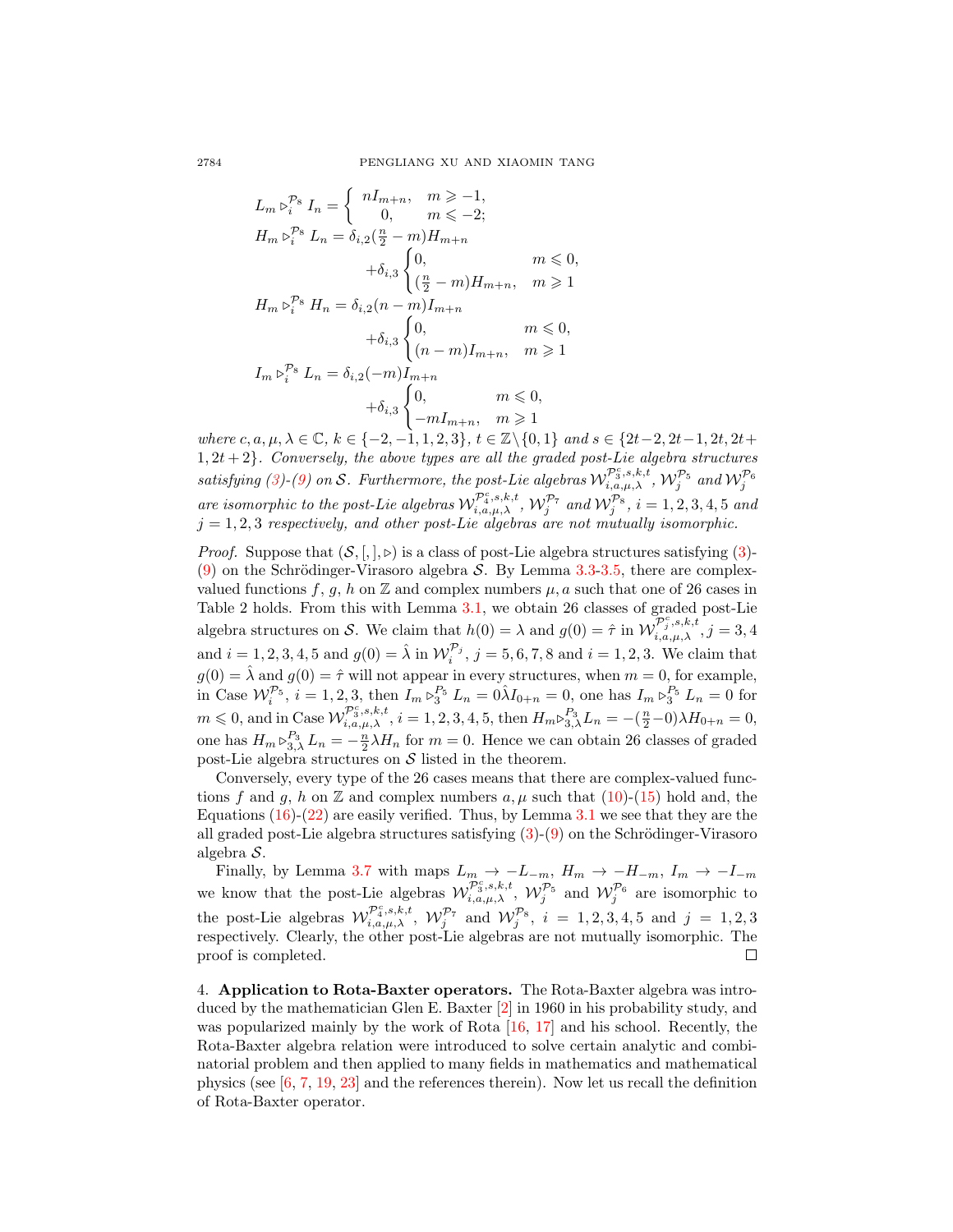**Definition 4.1.** Let  $L$  be a complex Lie algebra. A Rota-Baxter operator of weight  $\lambda \in \mathbb{C}$  is a liner map  $R: L \to L$  satisfying

$$
[R(x), R(y)] = R([R(x), y] + [x, R(y)]) + \lambda R([x, y]), \ \forall x, y \in L.
$$
 (50)

Note that if R is a Rota-Baxter operator of weight  $\lambda \neq 0$ , then  $\lambda^{-1}R$  is a Rota-Baxter operator of weight 1. Therefore, one only needs to consider Rota-Baxter operators of weight 0 and 1.

4.1. Rota-Baxter operators of weight 1. In this section, we mainly consider the homogeneous Rota-Baxter operator  $R$  of weight 1 on the Schrödinger-Virasoro  $S$  given by

<span id="page-14-0"></span>
$$
R(L_m) = f(m)L_m, \quad R(H_m) = h(m)H_m, \quad R(I_m) = g(m)I_m \tag{51}
$$

for all  $m \in \mathbb{Z}$ , where  $f, g, h$  are complex-valued functions on  $\mathbb{Z}$ .

<span id="page-14-1"></span>**Lemma 4.2.** (see [\[1\]](#page-17-8)) Let  $(L, [,])$  be a Lie algebra and  $R: L \rightarrow L$  a Rota-Baxter operator of weight 1. Define a new operation  $x \triangleright y = [R(x), y]$  on L. Then  $(L, [,], \triangleright)$ is a post-Lie algebra.

**Theorem 4.3.** A homogeneous Rote-Baxrer operator R of weight 1 satisfying  $(51)$ on the Schrödinger-Virasoro  $S$  must be one of the following types

$$
(\mathcal{R}_1^{T_1}): R(L_m) = 0, R(H_n) = 0, R(I_n) = 0;
$$
  
\n
$$
(\mathcal{R}_2^{T_2}): R(L_m) = 0, R(H_n) = -H_n, R(I_n) = -I_n;
$$
  
\n
$$
(\mathcal{R}_2^{T_2}): R(L_m) = -L_m, R(H_n) = 0, R(I_n) = 0;
$$
  
\n
$$
(\mathcal{R}_2^{T_2}): R(L_m) = -L_m, R(H_n) = -H_n, R(I_n) = -I_n;
$$
  
\n
$$
(\mathcal{R}_1^{T_3}): R(L_m) = \begin{cases} -L_m, & m > 0, \\ cL_0, & m = 0, \\ 0, & m < 0; \end{cases}
$$
  
\n
$$
(\mathcal{R}_2^{T_3}): R(L_m) = \begin{cases} -L_m, & m > 0, \\ cL_0, & m = 0, \\ cL_0, & m = 0, \\ 0, & m < 0; \end{cases}
$$
  
\n
$$
(\mathcal{R}_2^{T_3,k}): R(L_m) = \begin{cases} -L_m, & m > 0, \\ cL_0, & m = 0, \\ cL_0, & m = 0, \\ 0, & m < 0; \end{cases}
$$
  
\n
$$
R(H_n) = \begin{cases} -H_n, & n > 0, \\ \lambda H_0, & n = 0, \\ \lambda H_0, & n = 0, \\ 0, & n < 0; \end{cases}
$$
  
\n
$$
R(I_n) = \begin{cases} -I_n, & n \ge k, \\ \hat{\tau}I_0, & n = 0, \\ 0, & m \le k - 1; \\ 0, & m < 0; \end{cases}
$$
  
\n
$$
(\mathcal{R}_5^{T_3^c,s,t}): R(L_m) = \begin{cases} -L_m, & m > 0, \\ cL_0, & m = 0, \\ cL_0, & m = 0, \\ 0, & m \le 0; \end{cases}
$$
  
\n
$$
R(I_n) = \begin{cases} -L_m, & m > 0, \\ cL_0, & m = 0, \\ cL_0, & m = 0, \\ 0, & m > 0; \end{cases}
$$
  
\n
$$
R(I_n) = 0, \quad R(H_n) = 0, \quad R(H_n
$$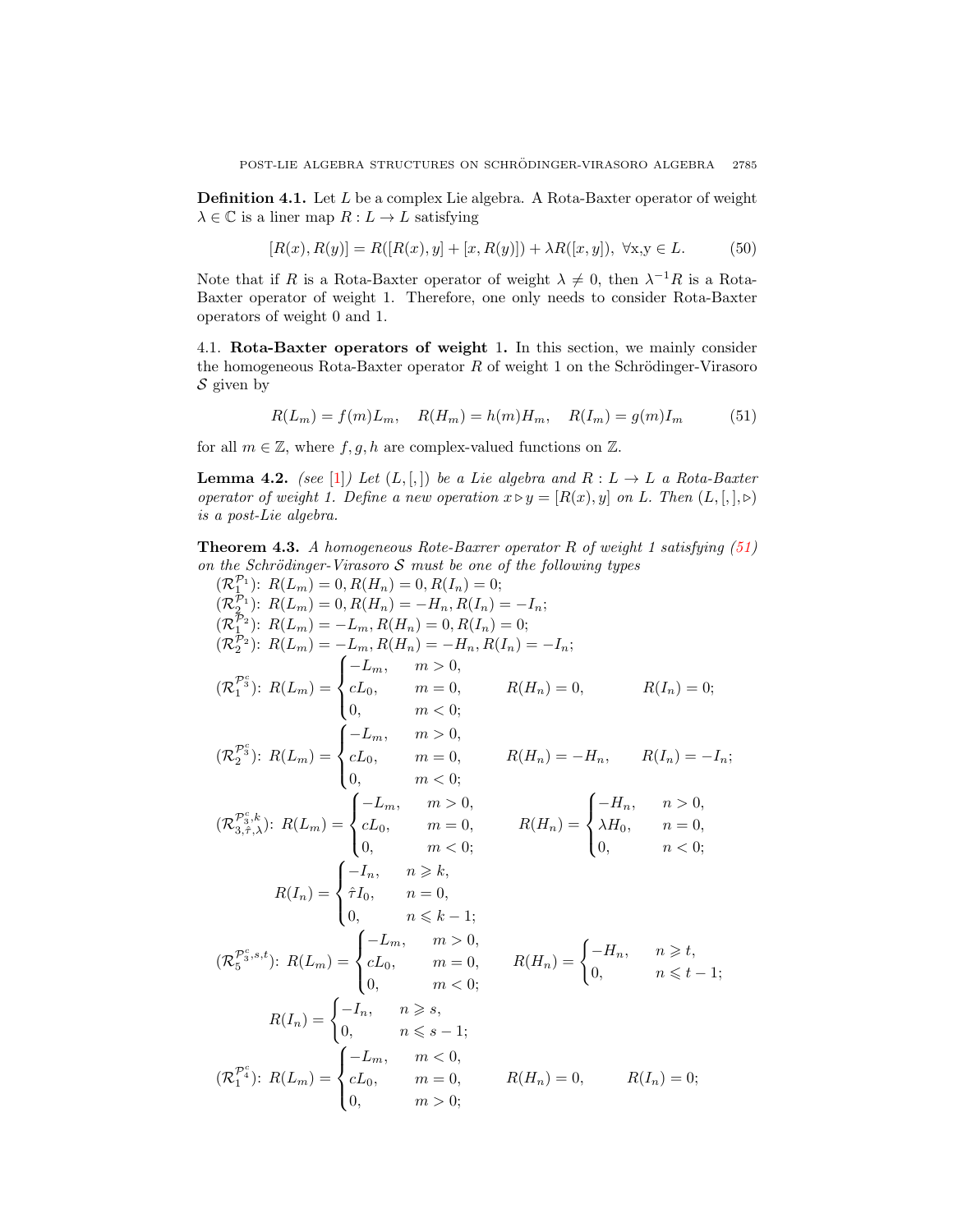$$
(\mathcal{R}_{2}^{\mathcal{P}_{2}^{\mathcal{C}}}): R(L_{m}) = \begin{cases} -L_{m}, & m < 0, \\ cL_{0}, & m = 0, \\ 0, & m > 0; \end{cases} \quad R(H_{n})
$$
  
\n
$$
(\mathcal{R}_{3,\tau,\lambda}^{\mathcal{P}_{1}^{\mathcal{C}},k}): R(L_{m}) = \begin{cases} -L_{m}, & m < 0, \\ cL_{0}, & m = 0, \\ cL_{0}, & m > 0; \end{cases} \quad R(H_{n})
$$
  
\n
$$
R(I_{n}) = \begin{cases} 0, & n \geq k, \\ \hat{\tau}I_{0}, & n = 0, \\ -I_{n}, & n \leq k-1; \end{cases}
$$
  
\n
$$
(\mathcal{R}_{5}^{\mathcal{P}_{2}^{\mathcal{C}},s,t}): R(L_{m}) = \begin{cases} -L_{m}, & m > 0, \\ cL_{0}, & m = 0, \\ 0, & m < 0; \end{cases}
$$
  
\n
$$
R(I_{n}) = \begin{cases} 0, & n \geq s, \\ -I_{n}, & n \leq s-1; \\ 0, & m \leq 1; \end{cases}
$$
  
\n
$$
(\mathcal{R}_{2}^{\mathcal{P}_{5}}): R(L_{m}) = \begin{cases} -L_{m}, & m \geq 2, \\ 0, & m \leq 1; \\ 0, & m \leq 1; \end{cases}
$$
  
\n
$$
(\mathcal{R}_{3,\lambda}^{\mathcal{P}_{5}}): R(L_{m}) = \begin{cases} -L_{m}, & m \geq 2, \\ 0, & m \leq 1; \\ 0, & m \leq 1; \end{cases}
$$
  
\n
$$
R(I_{n}) = \begin{cases} 0, & n \leq -1, \\ \lambda I_{0}, & n = 0, \\ 0, & m \geq 2; \end{cases}
$$
  
\n
$$
(\mathcal{R}_{2}^{\mathcal{P}_{6}}): R(L_{m}) = \begin{cases} -L_{m}, & m \leq 1, \\ 0, & m \geq 2; \\ 0, & m \geq 2; \end{cases}
$$
  
\n
$$
R(T_{n}) = \begin{cases} -L_{m}, & m \leq 1, \\ 0, & m \geq
$$

$$
R(H_n) = -H_n, \qquad R(I_n) = -I_n;
$$
  

$$
R(H_n) = \begin{cases} 0, & n > 0, \\ \lambda H_0, & n = 0, \\ -H_n, & n < 0; \end{cases}
$$

$$
R(H_n) = \begin{cases} 0, & n \geq t, \\ -H_n, & n \leq t - 1; \end{cases}
$$

$$
R(H_n) = 0, \t R(I_n) = 0;
$$
  
\n
$$
R(H_n) = -H_n, \t R(I_n) = -I_n;
$$
  
\n
$$
R(H_n) = \begin{cases} 0, & n \leq 0, \\ -H_n, & n \geq 1; \end{cases}
$$

$$
R(H_n) = 0, \t R(I_n) = 0;
$$
  

$$
R(H_n) = -H_n, \t R(I_n) = -I_n;
$$
  

$$
R(H_n) = \begin{cases} -H_n, & n \leq 0, \\ 0, & n \geq 1; \end{cases}
$$

$$
R(H_n) = 0, \t R(I_n) = 0;
$$
  
\n
$$
R(H_n) = -H_n, \t R(I_n) = -I_n;
$$
  
\n
$$
R(H_n) = \begin{cases} 0, & n \ge 1, \\ -H_n, & n \le 0; \end{cases}
$$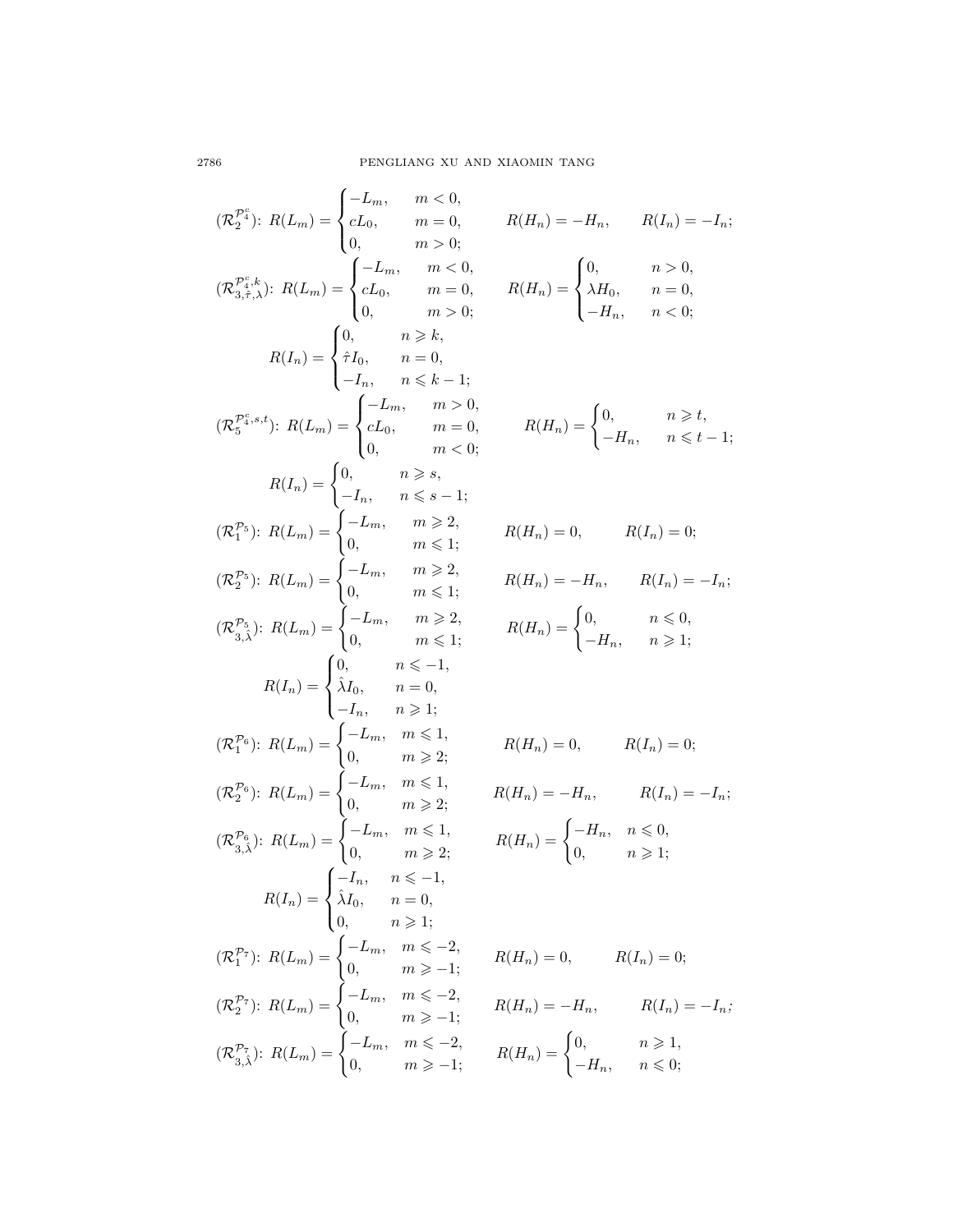$$
R(I_n) = \begin{cases} 0, & n \ge 1, \\ \hat{\lambda}I_0, & n = 0, \\ -I_n, & n \le -1; \end{cases}
$$
  
\n
$$
(\mathcal{R}_1^{\mathcal{P}_8}) : R(L_m) = \begin{cases} -L_m, & m \ge -1, \\ 0, & m \le -2; \end{cases}
$$
  
\n
$$
R(H_n) = 0, \qquad R(I_n) = 0;
$$
  
\n
$$
(\mathcal{R}_2^{\mathcal{P}_8}) : R(L_m) = \begin{cases} -L_m, & m \ge -1, \\ 0, & m \le -2, \end{cases}
$$
  
\n
$$
R(H_n) = -H_n, \qquad R(I_n) = -I_n;
$$
  
\n
$$
(\mathcal{R}_{3,\hat{\lambda}}^{\mathcal{P}_8}) : R(L_m) = \begin{cases} -L_m, & m \ge -1, \\ 0, & m \le -2, \end{cases}
$$
  
\n
$$
R(H_n) = \begin{cases} -H_n, & n \ge 1, \\ 0, & n \le 0; \end{cases}
$$
  
\n
$$
R(I_n) = \begin{cases} -I_n, & n \ge 1, \\ \hat{\lambda}I_0, & n = 0, \\ 0, & n \le -1 \end{cases}
$$

for all  $m, n \in \mathbb{Z}$ , where  $c, \lambda, \hat{\lambda}, \hat{\tau} \in \mathbb{C}$ ,  $k \in \{-2, -1, 1, 2, 3\}$  with  $k \neq 1$ ,  $t \in \mathbb{Z} \setminus \{0, 1\}$ and  $s \in \{2t-2, 2t-1, 2t, 2t+1, 2t+2\}.$ 

*Proof.* In view of Lemma [4.2,](#page-14-1) if we define a new operation  $x \triangleright y = [R(x), y]$  on S, then  $(S, [,], \triangleright)$  is a post-Lie algebra. By  $(51)$ , we have

<span id="page-16-0"></span>
$$
L_m \triangleright L_n = [R(L_m), L_n] = (m - n)f(m)L_{m+n}, \tag{52}
$$

$$
L_m \triangleright H_n = [R(L_m), H_n] = (\frac{m}{2} - n)f(m)H_{m+n}, \tag{53}
$$

$$
L_m \triangleright I_n = [R(L_m), I_n] = -nf(m)I_{m+n}, \tag{54}
$$

$$
H_m \triangleright L_n = [R(H_m), L_n] = -(\frac{n}{2} - m)h(m)H_{m+n},
$$
\n(55)

$$
H_m \triangleright H_n = [R(H_m), H_n] = (m - n)h(m)I_{m+n}, \tag{56}
$$

$$
I_m \triangleright L_n = [R(I_m), L_n] = mg(m)I_{m+n} \tag{57}
$$

and  $I_m \triangleright H_n = [R(I_m), H_n] = H_m \triangleright I_n = [R(H_m), I_n] = I_m \triangleright I_n = [R(I_m), I_n] = 0$ for all  $m, n \in \mathbb{Z}$ . This means that  $(\mathcal{S},[,],\triangleright)$  is a graded post-Lie algebras structure satisfying [\(3\)](#page-2-0)-[\(9\)](#page-2-0) with  $\phi(m,n) = (m-n)f(m)$ ,  $\varphi(m,n) = (\frac{m}{2} - n)f(m)$ ,  $\chi(m,n) =$  $-nf(m), \psi(m, n) = -(\frac{n}{2} - m)h(m), \xi(m, n) = (m - n)h(m)$  and  $\theta(m, n) = mg(m)$ . A similar discussion to Lemma [3.1](#page-2-3) gives

$$
(m-n)(f(m+n) - f(n)f(m) + f(m)f(m+n) + f(n)f(m+n)) = 0,
$$
  
\n
$$
(\frac{m}{2} - n)(h(m+n) - f(m)h(n) + f(m)h(m+n) + h(n)h(m+n)) = 0,
$$
  
\n
$$
n(m+n)(g(m+n)(1 + f(m) + g(n)) - f(m)g(n)) = 0,
$$
  
\n
$$
(m-n)(g(m+n) - h(m)h(n) + h(m)g(m+n) + h(n)g(m+n)) = 0.
$$

From this we conclude that Equations [\(10\)](#page-2-2)-[\(22\)](#page-2-2) hold with  $a = \mu = 0$ . In the same way of Lemma [3.6,](#page-7-0) we see that  $f, g, h$  must satisfy Table 2 with  $a = \mu = 0$ . This excludes Cases  $\mathcal{W}_{4,a,\mu}^{\mathcal{P}_3^c,k=1}$  and  $\mathcal{W}_{4,a,\mu}^{\mathcal{P}_4^c,k=1}$ . Thus, f, g, h must be of the 24 cases listed in Table 2 with  $a = \mu = 0$ , which can yield the 24 forms of R one by one. It is easy to verify that every form of R listed in the above is a Rota-Baxter operator of weight 1 satisfying  $(51)$ . The proof is completed.  $\Box$ 

4.2. Remark on Rota-Baxter operators of weight zero and pre-Lie algebras. The natural question is: how we can characterize the Rota-Baxter operators of weight zero on the Schrödinger-Virasoro  $\mathcal{S}$ ? This is related to the so called pre-Lie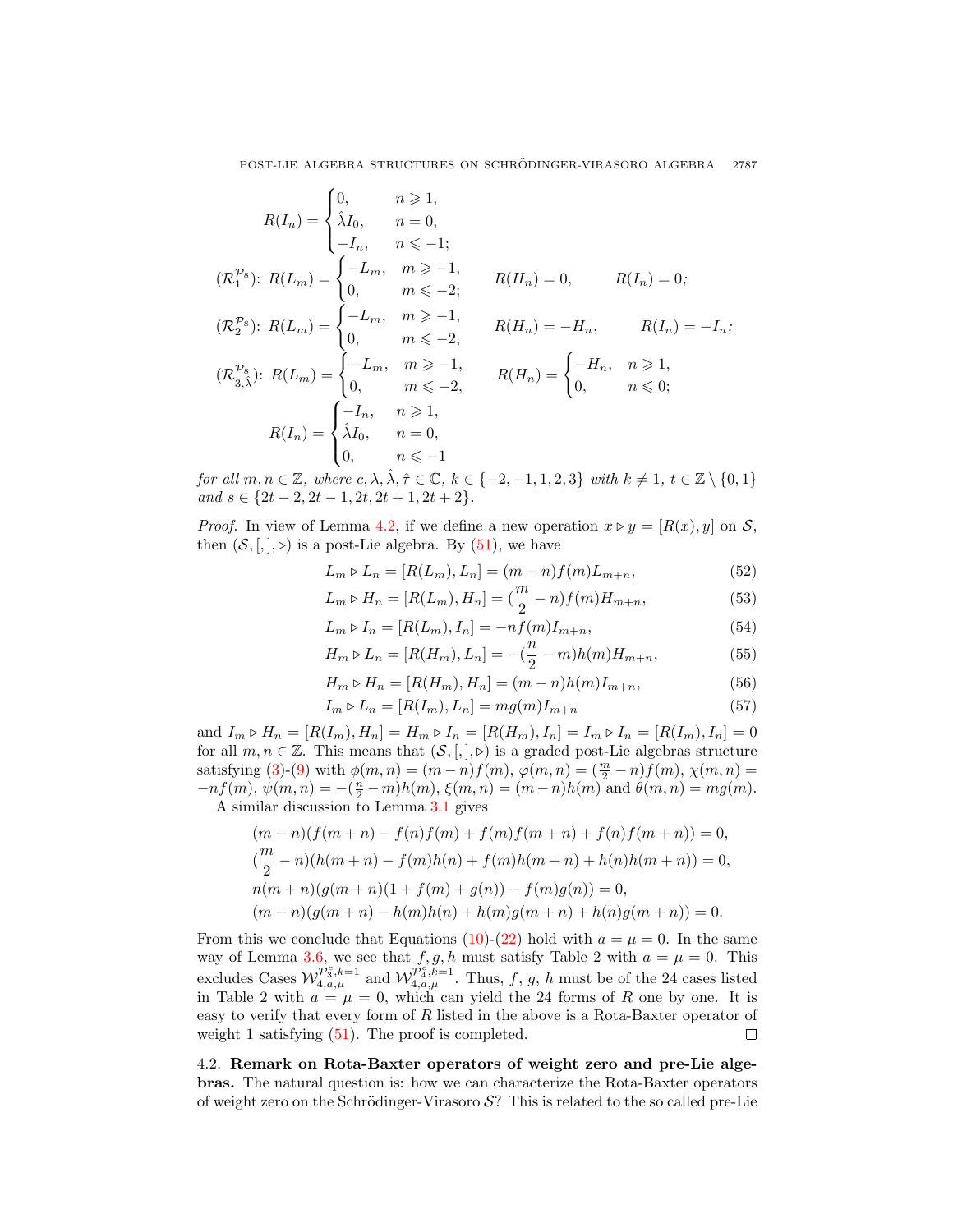algebra which is a class of Lie-admissible algebras whose commutators are Lie algebras. Pre-Lie algebras appeared in many fields in mathematics and physics under different names like left-symmetric algebras, Vinberg algebras and quasi-associative algebras (see the survey article [\[3\]](#page-17-9) and the references therein). Now we recall the definition of pre-Lie algebra as follows.

**Definition 4.4.** A pre-Lie algebra A is a vector space A with a bilinear product  $\triangleright$ satisfying

$$
(x \triangleright y) \triangleright z - x \triangleright (y \triangleright z) = (y \triangleright x) \triangleright z - y \triangleright (x \triangleright z), \ \forall x, y, z \in A. \tag{58}
$$

As a parallel result of Lemma [4.2,](#page-14-1) one has the following conclusion.

<span id="page-17-11"></span>**Proposition 1.** (see [\[8\]](#page-17-10)) Let  $(L, [\cdot, \cdot])$  be a Lie algebra with a Rota-Baxter operator R of weight 0 on it. Define a new operation  $x \triangleright y = [R(x), y]$  for any  $x, y \in L$ . Then  $(L, \triangleright)$  is a pre-Lie algebra.

Using a similar method on classification of Rota-Baxter operators of weight 1 in the above subsection, by Proposition [1](#page-17-11) we can get the forms of Rota-Baxter operators of weight zero when the corresponding structure of pre-Lie algebra are known. For example, consider the homogeneous Rota-Baxter operator R of weight zero on the Schrödinger-Virasoro algebra  $\mathcal S$  satisfying [\(51\)](#page-14-0). According to Proposition [1,](#page-17-11) if we define a new operation  $x \triangleright y = [R(x), y]$  on S, then  $(S, \triangleright)$  is a pre-Lie algebra. By  $(51)$ , we have Equations  $(52)-(57)$  $(52)-(57)$  $(52)-(57)$  hold. At this point we can apply the relevant results on pre-Lie algebra satisfying [\(52\)](#page-16-0)-[\(57\)](#page-16-0). But the classification of graded pre-Lie algebra structures on  $\mathcal S$  is also an unsolved problem, as far as we know. In fact, we can direct characterize the Rota-Baxter operators of weight zero on the Schrödinger-Virasoro S satisfying  $(51)$  following the approach of [\[6\]](#page-17-6). Due to limited space, it will not be discussed here.

Acknowledgments. We would like to express our sincere thanks to the anonymous referees for their careful reading and valuable comments towards the improvement of this article.

## **REFERENCES**

- <span id="page-17-8"></span>[\[1\]](http://www.ams.org/mathscinet-getitem?mr=MR2651910&return=pdf) C. Bai, L. Guo and X. Ni, [Nonabelian generalized Lax pairs, the classical Yang-Baxter equa](http://dx.doi.org/10.1007/s00220-010-0998-7)[tion and PostLie algebras,](http://dx.doi.org/10.1007/s00220-010-0998-7) Commun. Math. Phys., 297 (2010), 553–596.
- <span id="page-17-5"></span>[\[2\]](http://www.ams.org/mathscinet-getitem?mr=MR0119224&return=pdf) G. Baxter, [An analytic problem whose solution follows from a simple algebraic identity,](http://dx.doi.org/10.2140/pjm.1960.10.731) Pacific J. Math., **10** (1960), 731-742.
- <span id="page-17-9"></span>[\[3\]](http://www.ams.org/mathscinet-getitem?mr=MR2233854&return=pdf) D. Burde, [Left-symmetric algebras, or pre-Lie algebras in geometry and physics,](http://dx.doi.org/10.2478/s11533-006-0014-9) Cent. Eur. J. Math., 4 (2006), 323–357.
- <span id="page-17-3"></span>[\[4\]](http://www.ams.org/mathscinet-getitem?mr=MR2942346&return=pdf) D. Burde, K. Dekimpe and K. Vercammen, [Affine actions on Lie groups and post-Lie algebra](http://dx.doi.org/10.1016/j.laa.2012.04.007) [structures,](http://dx.doi.org/10.1016/j.laa.2012.04.007) Linear Algebra Appl., 437 (2012), 1250–1263.
- <span id="page-17-4"></span>[\[5\]](http://www.ams.org/mathscinet-getitem?mr=MR3545958&return=pdf) D. Burde and W. A. Moens, [Commutative post-Lie algebra structures on Lie algebras,](http://dx.doi.org/10.1016/j.jalgebra.2016.07.030) J. Algebra, 467 (2016), 183–201.
- <span id="page-17-6"></span>[\[6\]](http://www.ams.org/mathscinet-getitem?mr=MR3539486&return=pdf) X. Gao, M. Liu, C. Bai and N. Jing, [Rota-Baxter operators on Witt and Virasoro algebras,](http://dx.doi.org/10.1016/j.geomphys.2016.06.007) J. Geom. Phys., 108 (2016), 1–20.
- <span id="page-17-7"></span>[\[7\]](http://www.ams.org/mathscinet-getitem?mr=MR3025028&return=pdf) L. Guo, An Introduction to Rota-Baxter Algebra, Somerville: International Press, 2012.
- <span id="page-17-10"></span>[\[8\]](http://www.ams.org/mathscinet-getitem?mr=MR1763637&return=pdf) I. Z. Golubschik and V. V. Sokolov, [Generalized operator Yang-Baxter equations, integrable](http://dx.doi.org/10.2991/jnmp.2000.7.2.5) [ODES and nonassociative algebras,](http://dx.doi.org/10.2991/jnmp.2000.7.2.5) J. Nonlinear Math. Phys., 7 (2000), 184–197.
- <span id="page-17-1"></span>[\[9\]](http://www.ams.org/mathscinet-getitem?mr=MR2554432&return=pdf) J. Han, J. Li and Y. Su, Lie bialgebra structures on the Schrödinger-Virasoro Lie algebras, J. Math. Phys., 50 (2009), 083504, 12 pp.
- <span id="page-17-0"></span>[10] M. Henkel, Schrödinger invariance and stringly anisotropic critical systems, J. Stat. Phys., 75 (1994), 1023–1061.
- <span id="page-17-2"></span>[\[11\]](http://www.ams.org/mathscinet-getitem?mr=MR4026751&return=pdf) Y. Li and X. Tang, Biderivations and commutative post-Lie algebra structure on Schrödinger-[Virasoro Lie algebras,](http://dx.doi.org/10.1007/s41980-019-00226-2) Bull. Iranian Math. Soc., 45 (2019), 1743–1754.